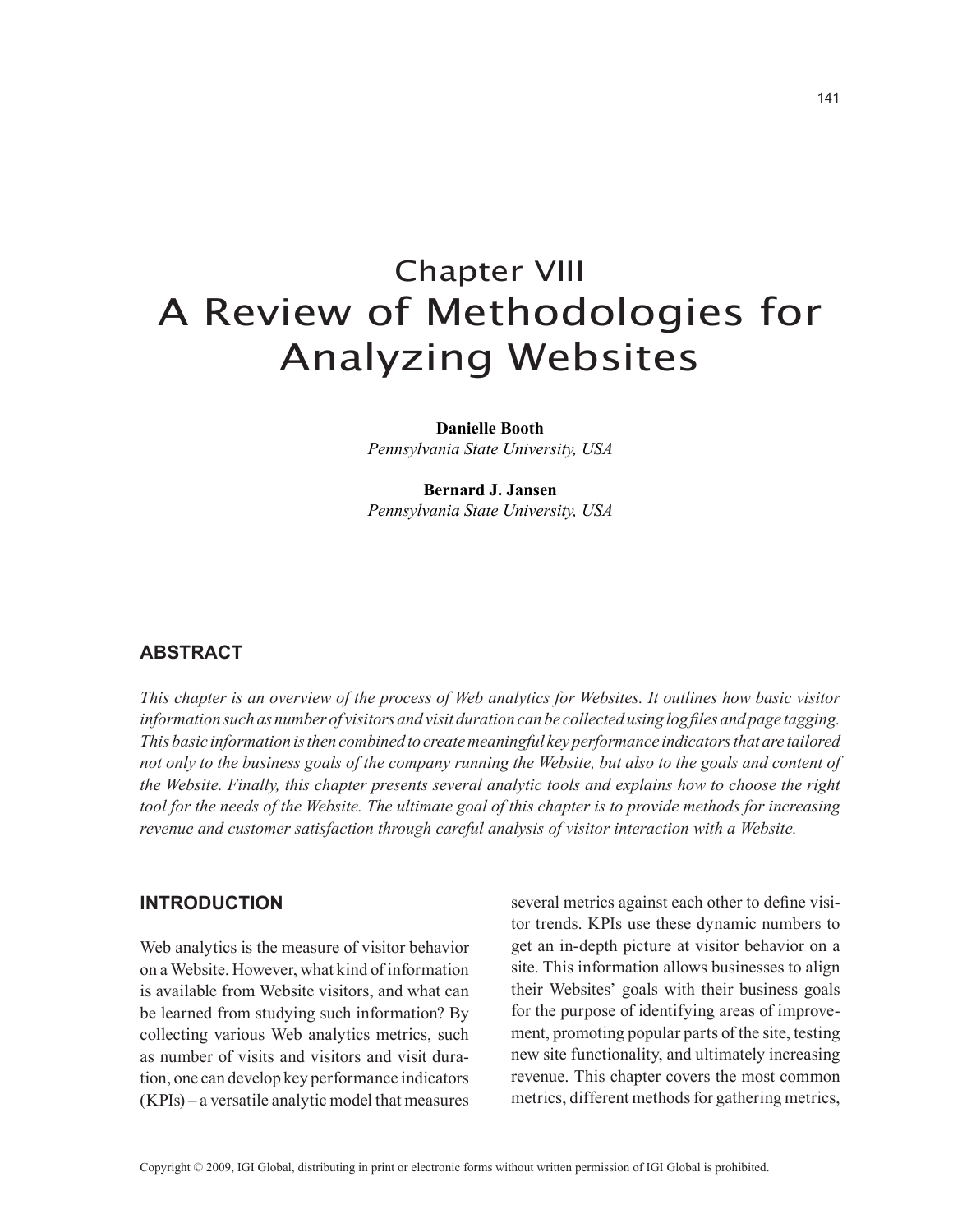how to utilize key performance indicators, best key practices, and choosing the right Web analytics tool.

The first section addresses metrics, information that can be collected from visitors on a Website. It covers types of metrics based on what kind of data is collected as well as specific metrics and how they can be utilized. The following section discusses the two main methods for gathering visitor information -- log files and page tagging. For each method, this section covers the advantages and disadvantages, types of supported information, and examples for data format. Following this is a section on how to choose the key performance indicators (KPIs). This includes outlining several business strategies for integrating Web analytics with the rest of an organization as well as identifying the type of Website and listing several specific KPIs for each site type. The following section provides the overall process and advice for Web analytics integration, and the final section deals with what to look for when choosing analytics tools as well as a comparison of several specific tools. Finally, the conclusion discusses the future of Web analytics.

## **METRICS**

In order to understand the benefits of Website analysis, one must first understand metrics – the different kinds of available user information. Although the metrics may seem basic, once collected, they can be used to analyze Web traffic and improve a Website to better meet its traffic. According to Panalysis (http://www.panalysis.com/), an Australian Web analytics company, these metrics generally fall into one of four categories: site usage, referrers (or how visitors arrived at your site), site content analysis, and quality assurance. Table 1 shows examples of types of metrics that might be found in these categories.

Although the type and overall number of metrics varies with different analytics vendors, there is still a common set of basic metrics common to most. Table 2 outlines eight widespread types of information that measure who is visiting a Website and what they do during their visits, relating each of these metrics to specific categories.

Each metric is discussed below.

#### **Visitor Type**

Since analyzing Website traffic first became popular in the 1990s with the Website counter, the measure of Website traffic has been one of the most closely watched metrics. This metric, however, has evolved from merely counting the number of hits a page receives into counting the number of individuals who visit the Website.

There are two types of visitors: those who have been to the site before, and those who have not. This difference is defined in terms of repeat and new visitors. In order to track visitors in such a way, a system must be able to determine individual users who access a Website; each individual visitor

*Table 1. Metrics Categories (Jacka, n.d.)*

| <b>Site Usage</b>                                                                                                                       | <b>Referrers</b>                                                                                                                                           | <b>Site Content Analysis</b>                                                                                                                                                  | <b>Quality Assurance</b>                                            |
|-----------------------------------------------------------------------------------------------------------------------------------------|------------------------------------------------------------------------------------------------------------------------------------------------------------|-------------------------------------------------------------------------------------------------------------------------------------------------------------------------------|---------------------------------------------------------------------|
| Numbers of visitors and<br>sessions<br>How many people<br>repeatedly visit the site<br>Geographic information<br>Search Engine Activity | Which websites are sending<br>visitors to your site<br>The search terms people used<br>to find your site<br>How many people place<br>bookmarks to the site | Top entry pages<br>٠<br>Most popular pages<br>Top pages for single page view<br>٠<br>sessions<br>Top exit pages<br>Top paths through the site<br>Effectiveness of key content | Broken pages or server<br>errors<br>Visitor response to errors<br>٠ |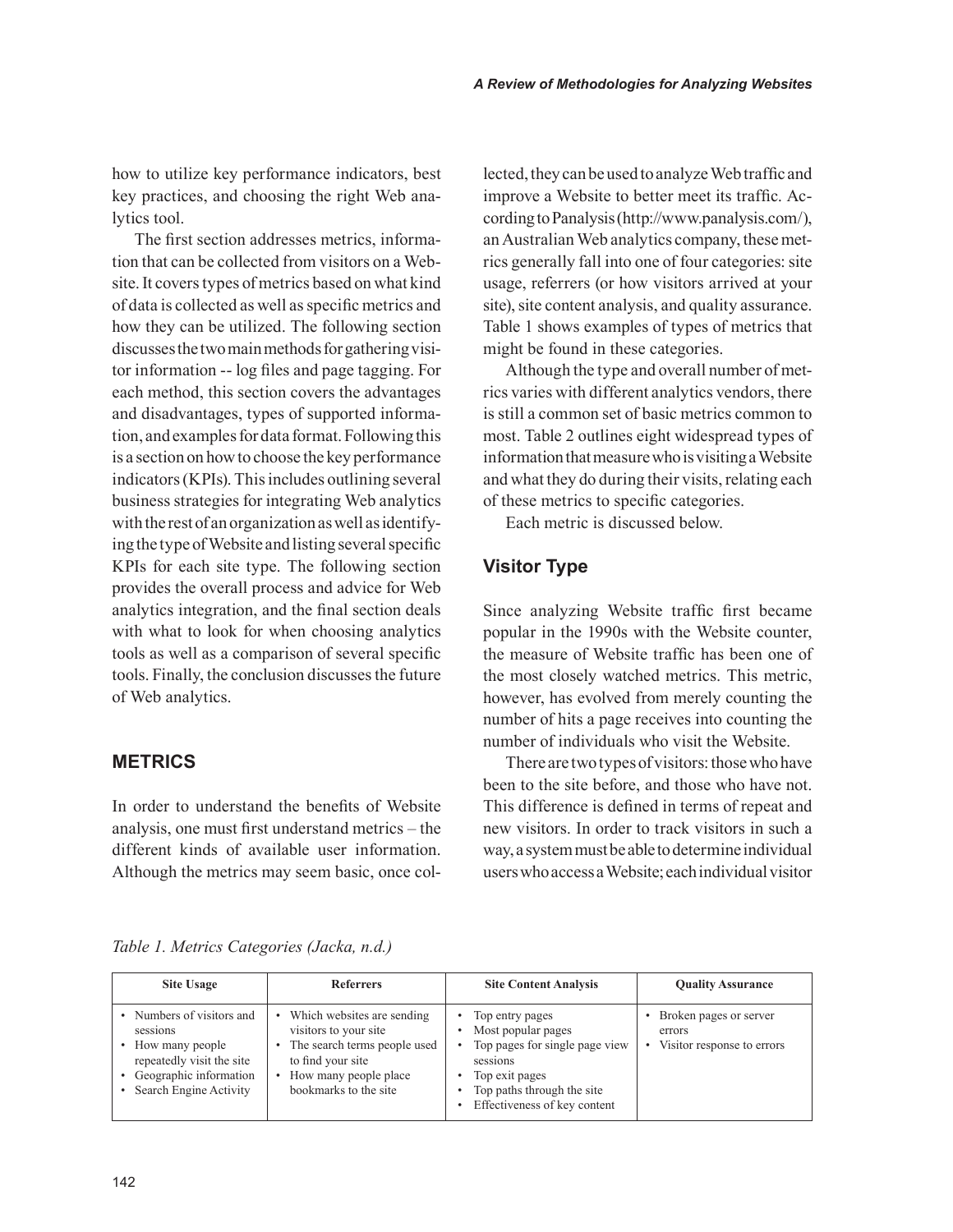is called a unique visitor. Ideally, a unique visitor is just one visitor, but this is not always the case. It is possible that multiple users access the site from the same computer (perhaps on a shared household computer or a public library). In addition, most analytic software relies on cookies to track unique users. If a user disables cookies in their browser or if they clear their cache, the visitor will be counted as new each time he or she enters the site.

Because of this, some companies have instead begun to track unique visits, or sessions. A session begins once a user enters the site and ends when a user exits the site or after a set amount of time of inactivity (usually 30 minutes). The session data does not rely on cookies and can be measured easily. Since there is less uncertainty with visits, it is considered to be a more concrete and reliable metric than unique visitors. This approach is also more sales-oriented because it considers each visit an opportunity to convert a visitor into a customer instead of looking at overall customer behavior (Belkin, 2006).

time a visitor spends on a site during one session. One possible area of confusion when using this metric is handling missing data. This can be caused either by an error in data collection or by a session containing only one page visit or interaction. Since the visit length is calculated by subtracting the time of the visitor's first activity on the site from the time of the visitor's final activity, what happens to the measurement when one of those pieces of data is missing? According to the Web Analytics Association, the visit length in such cases is zero (Burby & Brown, 2007).

When analyzing the visit length, the measurements are often broken down into chunks of time. StatCounter, for example, uses the following time categories:

- Less than 5 seconds
- 5 seconds to 30 seconds
- 30 seconds to 5 minutes
- 5 minutes to 20 minutes
- 20 minutes to 1 hour
- Greater than 1 hour (Jackson, 2007)

## **Visit Length**

Also referred to as Visit Duration or Average Time on Site (ATOS), visit length is the total amount of

The goal of measuring the data in this way is to keep the percentage of visitors who stay on the Website for less than five seconds as low as possible. If visitors stay on a Website for such a

**Metric Category Category Category Category Category Category** Visitor Type Who is accessing the Website (returning, unique, etc.) Site Usage Visit Length The total amount of time a visitor spends on the Website Site Usage Demographics and System **Statistics** The physical location and information of the system used to access the Website Site Usage Internal Search Information Information on keywords and results pages viewed using a search engine embedded in the Website Site Usage Visitor Path The route a visitor uses to navigate through the Website Site Content Analysis Top Pages The pages that receive the most traffic Site Content Analysis Referrering URL and Keyword Analysis Which sites have directed traffic to the Website and which keywords visitors are using to find the Website Referrers Errors Any errors that occurred while attempting to retrieve the page Quality Assurance

*Table 2. Eight common metrics of website analysis*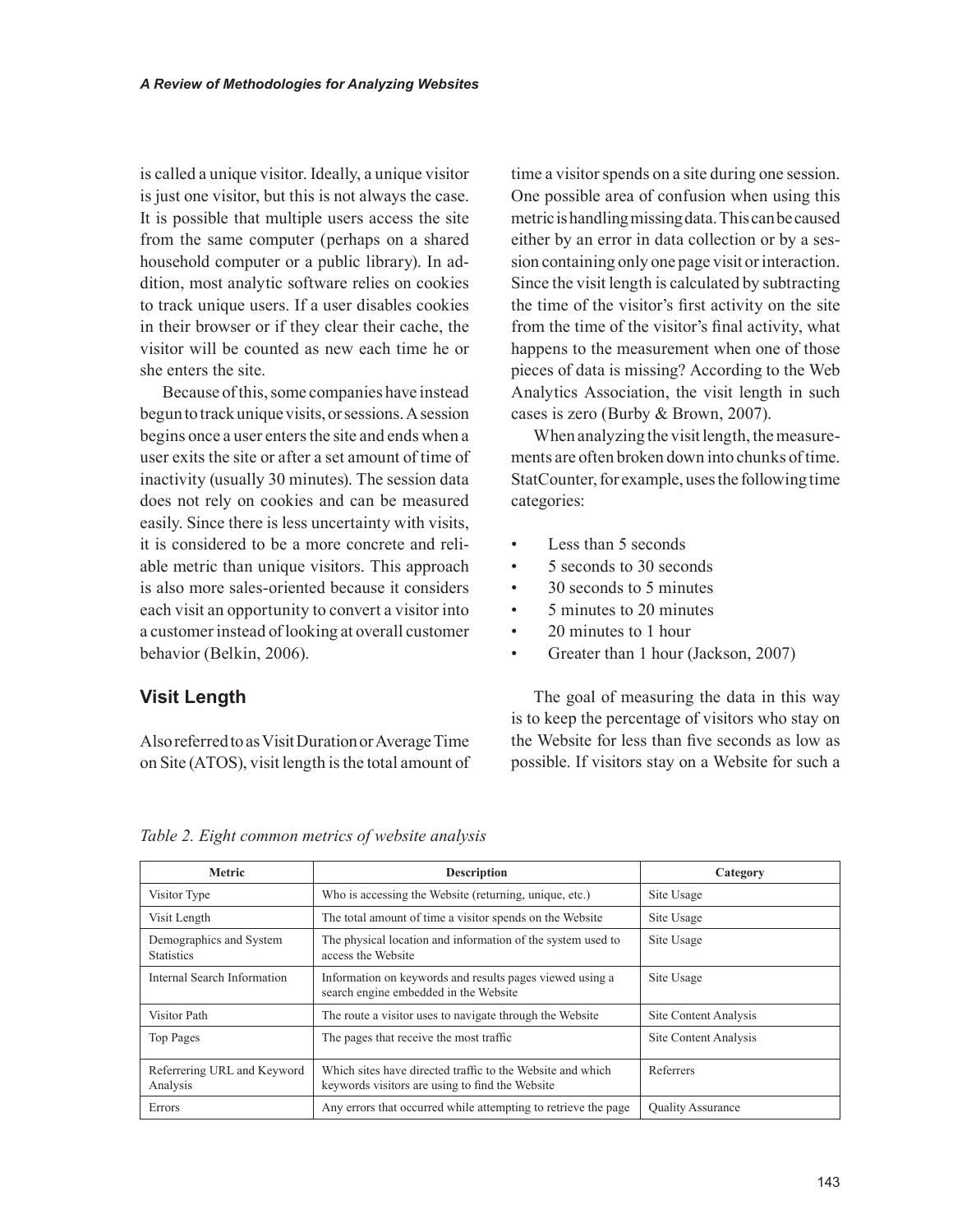short amount of time it usually means they either arrived at the site by accident or the site did not have relevant information. By combining this information with information from referrers and keyword analysis, one can tell which sites are referring well-targeted traffic and which sites are referring poor quality traffic.

## **Demographics and System Statistics**

The demographic metric refers to the physical location of the system used to make a page request. This information can be useful for a Website that provides region-specific services. For example, if an e-commerce site can only ship its goods to people in Spain, any traffic to the site from outside of Spain is irrelevant. In addition, region-specific Websites also want to make sure they tailor their content to the group they are targeting. Demographic information can also be combined with information on referrers to determine if a referral site is directing traffic to a site from outside a company's regions of service.

System statistics are information about the hardware and software with which visitors access a Website. This can include information such as browser type, screen resolution, and operating system. It is important that a Website be accessible to all of its customers, and by using this information, the Website can be tailored to meet visitors' technical needs.

## **Internal Search**

If a Website includes a site-specific search utility, then it is also possible to measure internal search information. This can include not only keywords but also information about which results pages visitors found useful. The Patricia Seybold Group (http://www.psgroup.com/) identifies the following seven uses for internal search data:

Identify products and services for which customers are looking, but that are not yet provided by the company.

- Identify products that are offered, but which customers have a hard time finding.
- Identify customer trends.
- Improve personalized messages by using the customers' own words.
- Identify emerging customer service issues
- Determine if customers are provided with enough information to reach their goals.
- Make personalized offers. (Aldrich, 2006)

By analyzing internal search data, one can use the information to improve and personalize the visitors' experience.

## **Visitor Path**

A visitor path is the route a visitor uses to navigate through a Website. Excluding visitors who leave the site as soon as they enter, each visitor creates a path of page views and actions while perusing the site. By studying these paths, one can identify any difficulties a user has viewing a specific area of the site or completing a certain action (such as making a transaction or completing a form).

According to an article by the Web Analytics Association, there are two schools of thought regarding visitor path analysis. The first is that visitor actions are goal-driven and performed in a logical, linear fashion. For example, if a visitor wants to purchase an item, the visitor will first find the item, add it to the cart, and proceed to the checkout to complete the process. Any break in that path (i.e. not completing the order) signifies user confusion and is viewed as a problem.

The second school of thought is that visitor actions are random and illogical and that the only path that can provide accurate data on a visitor's behavior is the path from one page to the page immediately following it. In other words, the only page that influences visitor behavior on a Website is the one they are currently viewing. For example, visitors on a news site may merely peruse the articles with no particular goal in mind. This method of analysis is becoming increasingly popular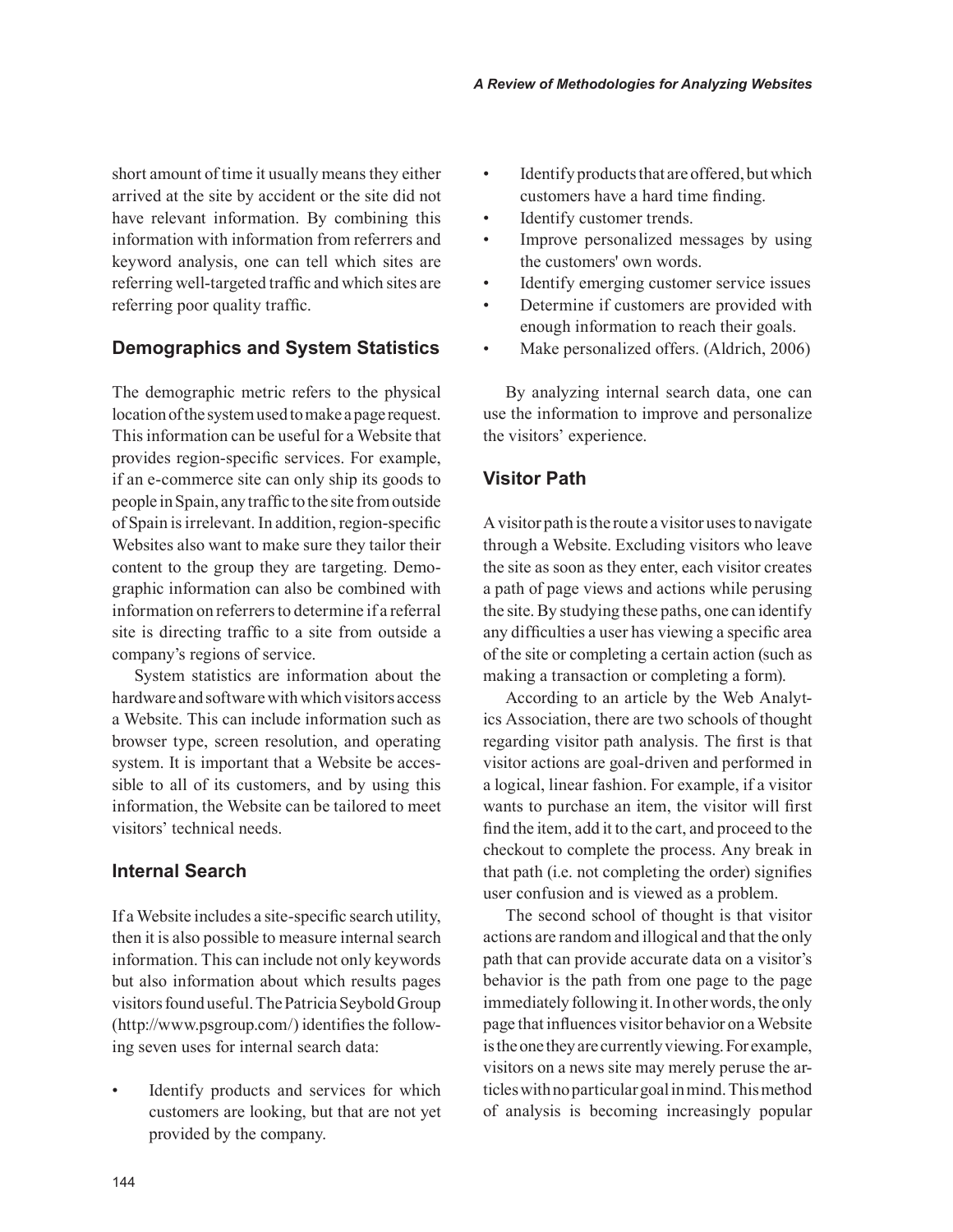because companies find it easier to examine path data in context without having to reference the entire site in order to study the visitors' behavior (Web Analytics Association, n. d.).

# **Top Pages**

Panalysis mentions three types of top pages: top entry pages, top exit pages, and most popular pages. Top entry pages are important because the first page a visitor views makes the greatest impression about a Website. By knowing the top entry page, one can make sure that page has relevant information and provides adequate navigation to important parts of the site. Similarly, identifying popular exit pages makes it easier to pinpoint areas of confusion or missing content.

The most popular pages are the areas of a website that receive the most traffic. This metric gives insight into how visitors are utilizing the Website, and which pages are providing the most useful information. This is important because it shows whether the Website's functionality matches up with its business goals; if most of the Website's traffic is being directed away from the main pages of the site, the Website cannot function to its full potential (Jacka, n. d.).

# **Referrers and Keyword Analysis**

A referral page is the page a user visits immediately before entering to a Website, or rather, a site that has directed traffic to the Website. A search engine result page link, a blog entry mentioning the Website, and a personal bookmark are examples of referrers. This metric is important because it can be used to determine advertising effectiveness and search engine popularity. As always, it is important to look at this information in context. If a certain referrer is doing worse than expected, it could be caused by the referring link text or placement. Conversely, an unexpected spike in referrals from a certain page could be

either good or bad depending on the content of the referring page.

In the same way, keyword analysis deals specifically with referring search engines and shows which keywords have brought in the most traffic. By analyzing the keywords visitors use to find a page, one is able to determine what visitors expect to gain from the Website and use that information to better tailor the Website to their needs. It is also important to consider the quality of keywords. Keyword quality is directly proportional to revenue and can be determined by comparing keywords with visitor path and visit length (Marshall, n. d.). Good keywords will bring quality traffic and more income to your site.

# **Errors**

Errors are the final metric. Tracking errors has the obvious benefit of being able to identify and fix any errors in the Website, but it is also useful to observe how visitors react to these errors. The fewer visitors who are confused by errors on a Website, the less likely visitors are to exit the site because of an error.

# **GATHERING INFORMATION**

How does one gather these metrics? There are two major methods for collecting data for Web analysis: log files and page tagging. Most current Web analytic companies use a combination of the two methods for collecting data. Therefore, it is important to understand the strengths and weaknesses of each.

# **Log Files**

The first method of metric gathering uses log files. Every Web server keeps a log of page requests that can include (but is not limited to) visitor IP address, date and time of the request, request page, referrer, and information on the visitor's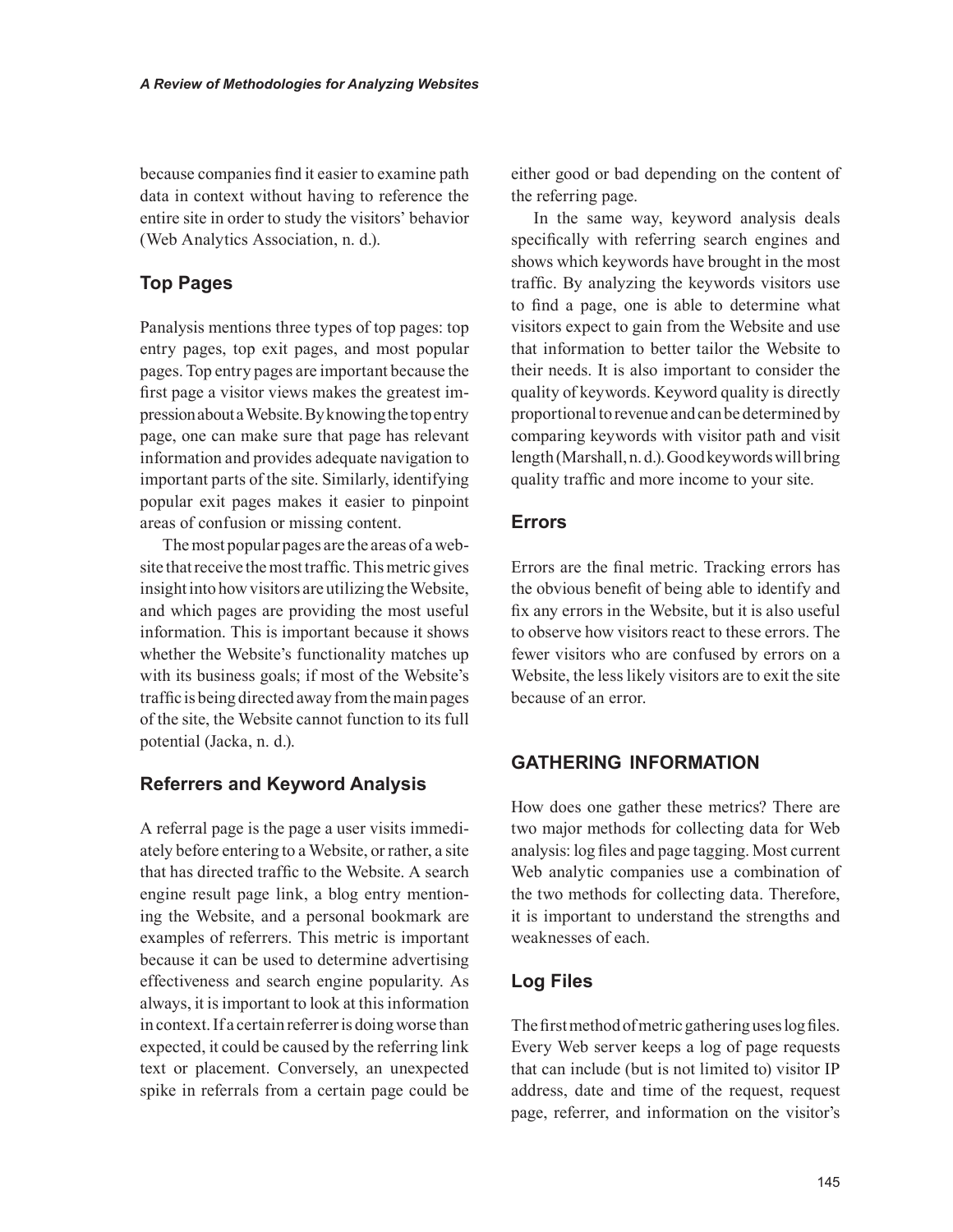Web browser and operating system. The same basic collected information can be displayed in a variety of ways. Although the format of the log file is ultimately the decision of the company who runs the Web server, the following four formats are a few of the most popular:

- NCSA Common Log
- NCSA Combined Log
- NCSA Separate Log
- W3C Extended Log

The NCSA Common Log format (also known as Access Log format) contains only basic information on the page request. This includes the client IP address, client identifier, visitor username, date and time, HTTP request, status code for the request, and the number of bytes transferred during the request. The Combined Log format contains the same information as the common log with the following three additional fields: the referring URL, the visitor's Web browser and operating system information, and the cookie. The Separate Log format (or 3-Log format) contains the same information as the combined log, but it breaks it into three separate files – the access log, the referral log, and the agent log. The date and time fields in each of the three logs are the same. Table 3 shows examples of the common, combined, and separate log file formats (notice that default values are represented by a dash "-"):

Similarly, W3C provides an outline for standard formatting procedures. This format differs from the first three in that it aims to provide for better control and manipulation of data while still producing a log file readable by most Web analytics tools. The extended format contains user defined fields and identifiers followed by the actual entries, and default values are represented by a dash "-" (Hallam-Baker & Behlendorf, 1999). Table 4 shows an example of an extended log file.

There are several benefits of using system log files to gather data for analysis. The first is that it does not require any changes to the Website or any extra software installation to create the log files. Web servers automatically create these logs and store them on a company's own servers giving the company freedom to change their Web analytics tools and strategies at will. This method also does not require any extra bandwidth when loading a page, and since everything is recorded server-side, it is possible to log both page request successes and failures.

Using log files also has some disadvantages. One major disadvantage is that the collected data is limited to only transactions with the Web server. This means that they cannot log information independent from the servers such as the physical location of the visitor. Similarly, while it is possible to log cookies, the server must be specifically configured to assign cookies to visitors in order to do so. The final disadvantage is that while it is useful to have all the information stored on a company's own servers, the log file method is only available to those who own their Web servers.

| NCSA Common Log   | 125.125.125 - dsmith [10/Oct/1999:21:15:05 +0500] "GET /index.html HTTP/1.0" 200 1043                                                                                                                                                                                     |
|-------------------|---------------------------------------------------------------------------------------------------------------------------------------------------------------------------------------------------------------------------------------------------------------------------|
| NCSA Combined Log | 125.125.125.125 - dsmith [10/Oct/1999:21:15:05 +0500] "GET /index.html HTTP/1.0" 200 1043<br>"http://www.ibm.com/" "Mozilla/4.05 [en] (WinNT; I)" "USERID=CustomerA;IMPID=01234"                                                                                          |
| NCSA Separate Log | Common Log:<br>125.125.125 - dsmith [10/Oct/1999:21:15:05 +0500] "GET /index.html HTTP/1.0" 200 1043<br>Referral Log:<br>$[10/Oct/1999:21:15:05 +0500]$ "http://www.ibm.com/index.html"<br>Agent Log:<br>[10/Oct/1999:21:15:05 +0500] "Microsoft Internet Explorer - 5.0" |

*Table 3. NCSA Log comparison (IBM, 2004)*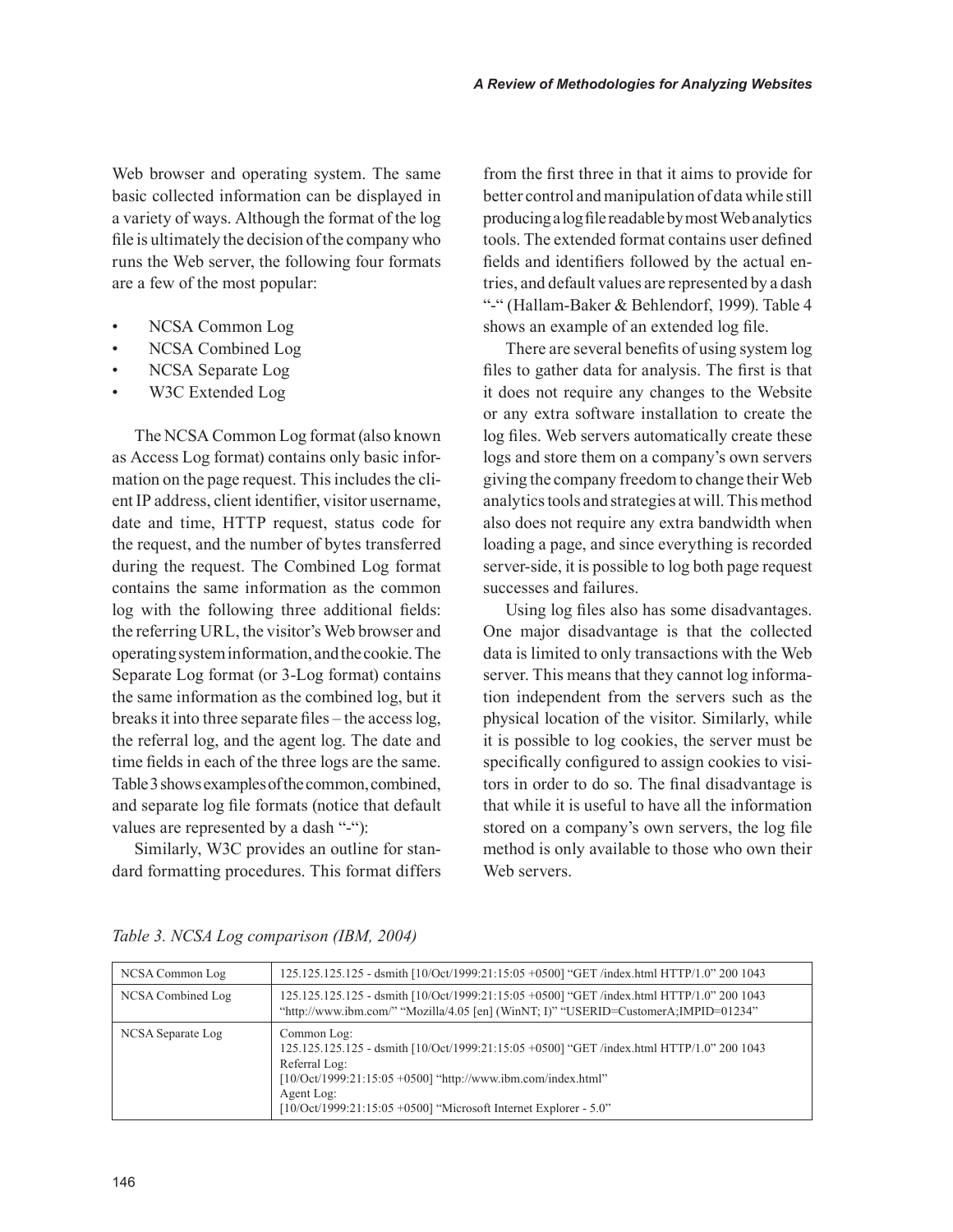# **Page Tagging**

The second method for recording visitor activity is page tagging. Page tagging uses an invisible image to detect when a page has been successfully loaded and then uses JavaScript to send information about the page and the visitor back to a remote server. According to *Web Analytics Demystified* the variables used and amount of data collected in page tagging are dependent on the Web analytics vendor. Some vendors stress short, easy to use page tags while others emphasize specific tags that require little post-processing. The best thing to look for with this method, however, is flexibility – being able to use all, part, or none of the tag depending on the needs of the page (Peterson, 2004).

There are several benefits to using this method of gathering visitor data. The first is speed of reporting. Unlike a log file, the data received via page tagging is parsed as it comes in. This allows for near real-time reporting. Another benefit is flexibility of data collection. More specifically, it is easier to record additional information about the visitor that does not involve a request to the Web server. Examples of such information include information about a visitor's screen size, the price of purchased goods, and interactions within Flash animations. This is also a useful method of gathering data for companies that do not run their own Web servers or do not have access to the raw log files for their site (such as blogs).

There are also some disadvantages of page tagging, most of which are centered on the extra code that must be added to the Website. This causes it to use more bandwidth each time a page loads, and it also makes it harder to change analytics tools because the code embedded in the Website would have to be changed or deleted entirely. The final disadvantage is that page tagging is only capable of recording page loads, not page failures. If a page fails to load, it means that the tagging code also did not load, and there is therefore no way to retrieve information in that instance.

Although log files and page tagging are two distinct ways to collect information about the visitors to a Website, it is possible to use both together, and many analytics companies provide ways to use both methods to gather data. Even so, it is important to understand the strengths and weaknesses of both. Table 5 shows the advantages and disadvantages of log file analysis and page tagging.

## **The Problems with Data**

One of the most prevalent problems in Web analytics is the difficulty identifying unique users. In order to determine repeat visitors, most Web analytic tools employ cookies that store unique identification information on the visitor's personal computer. Because of problems with users deleting or disabling cookies, however, some companies have moved towards using Macromedia Flash Local Shared Objects (LSOs). LSOs act like a cookie, but standard browsers lack the tools required to delete them, anti-spyware software does not delete them because it does not see them as a threat, and most users do not know how to delete them manually. Awareness is growing, however,

| W3C Extended Log | #Software: Microsoft Internet Information Services 6.0<br>$\#Version: 1.0$<br>#Date: 2002-05-24 20:18:01<br>#Fields: date time c-ip cs-username s-ip s-port cs-method cs-uri-stem cs-uri-query sc-status sc-bytes cs-<br>bytes time-taken cs(User-Agent) cs(Referrer)<br>2002-05-24 20:18:01 172.224.24.114 - 206.73.118.24 80 GET/Default.htm - 200 7930 248 31 Mozilla |
|------------------|--------------------------------------------------------------------------------------------------------------------------------------------------------------------------------------------------------------------------------------------------------------------------------------------------------------------------------------------------------------------------|
|                  | $4.0+$ (compatible; +MSIE+5.01; +Windows+2000+Server) http://64.224.24.114/                                                                                                                                                                                                                                                                                              |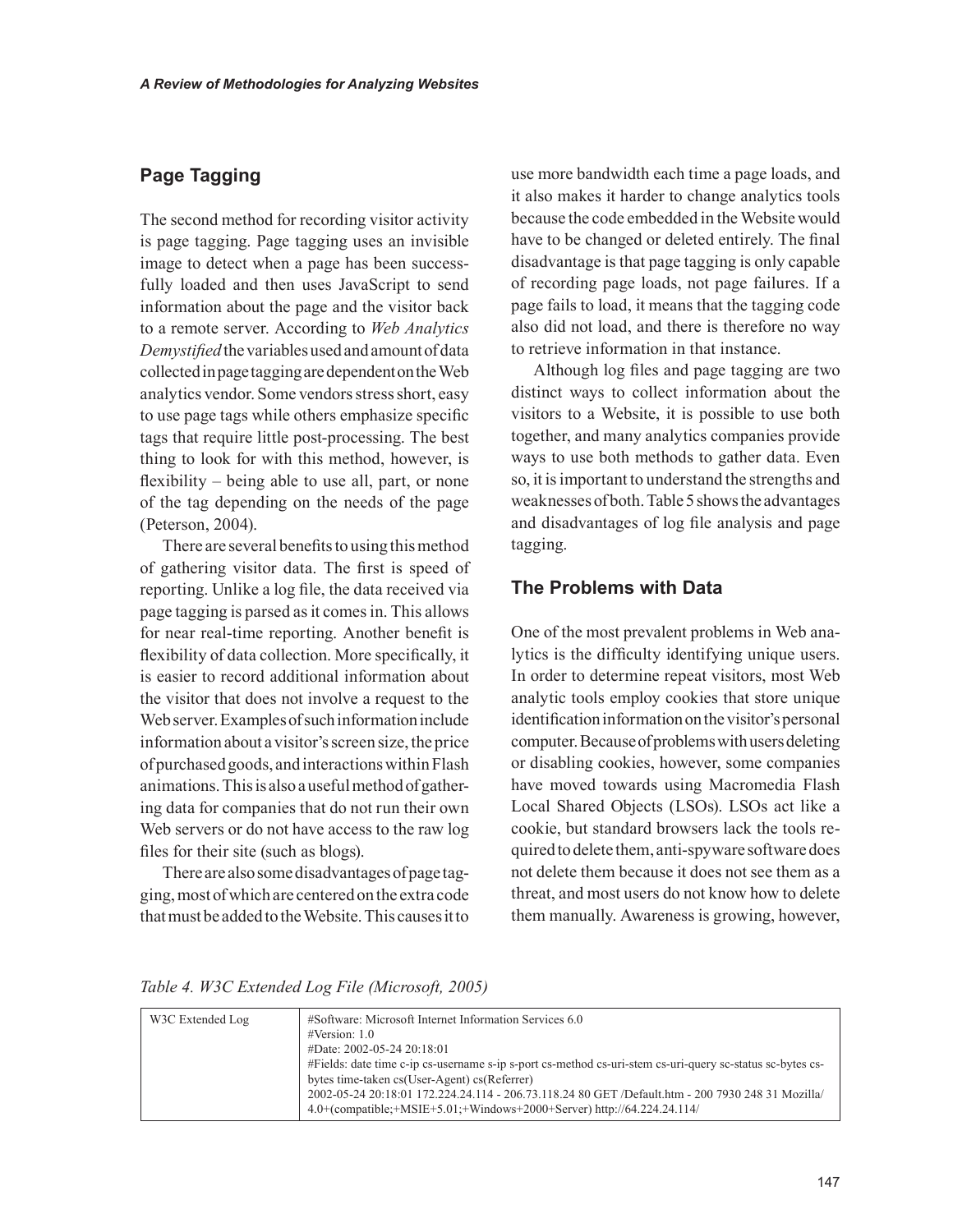| <b>Log Files</b>                                                                                                                    |                                                            | <b>Page Tagging</b>                                                |                                                        |
|-------------------------------------------------------------------------------------------------------------------------------------|------------------------------------------------------------|--------------------------------------------------------------------|--------------------------------------------------------|
| Advantages                                                                                                                          | Disadvantages                                              | Advantages                                                         | Disadvantages                                          |
| Does not require changes to<br>the Website or extra hardware<br>installation                                                        | Can only record interactions<br>with the Web server        | Near real-time reporting                                           | Requires extra code added to the<br>Website            |
| Does not require extra<br>bandwidth                                                                                                 | Server must be configured to<br>assign cookies to visitors | Easier to record additional<br>information                         | Uses extra bandwidth each time<br>the page loads       |
| Only available to companies<br>Freedom to change tools with a<br>relatively small amount of hassle<br>who run their own Web servers |                                                            | Able to capture visitor<br>interactions within Flash<br>animations | Can only record successful page<br>loads, not failures |
| Logs both page request<br>successes and failures                                                                                    | Cannot log physical location                               |                                                                    | Hard to switch analytic tools                          |

| Table 5. Log Files vs. Page Tagging |  |  |
|-------------------------------------|--|--|
|-------------------------------------|--|--|

and Firefox and Macromedia are working against LSOs and providing users with tools to delete them (Permadi, 2005).

Sen, Dacin, and Pattichis (2006) cite various other problems with log data from Websites including large data size and messy data. Problems with large data size are caused by massive amounts of traffic to a Website and also the amount of information stored in each record. Records with missing IP addresses and changes to Website content cause messy data. Even though the data may be hard to work with at first, once it is cleaned up, it provides an excellent tool for Web analytics.

# **CHOOSING KEY PERFORMANCE INDICATORS**

In order to get the most out of Web analytics, one must know how to choose effectively which metrics to analyze and combine them in meaningful ways. This means knowing the Website's business goals and then determining which KPIs will provide the most insight.

# **Knowing Your Business Goals**

Every company has specific business goals. Every part of the company works together to achieve them, and the company Website is no exception. In order for a Website to be beneficial, information gathered from its visitors must not merely show what has happened in the past, but it must also be able to improve the site for future visitors. The company must have clearly defined goals for the future and use this information to support strategies that will help it achieve those goals.

For a Website, the first step in achieving this is making sure the data collected from the site is actionable. According to the Web Analytics Association (McFadden, 2005), in order for a company to collect actionable data, it must meet these three criteria: "(1) the business goals must be clear, (2) technology, analytics, and the business must be aligned, and (3) the feedback loop must be complete" (Web Channel Performance Management section, para. 3).

There are many possible methods for meeting these criteria. One is Alignment-Centric Performance Management (Becher, 2005). This approach goes beyond merely reviewing past customer trends to carefully selecting a few key KPIs based on their future business objectives. Even though a wealth of metrics is available from a Website, this does not mean that all metrics are relevant to a company's needs. Reporting large quantities of data is overwhelming, so it is important to look at metrics in context and use them to create KPIs that focus on outcome and not activity. For example, a customer service Website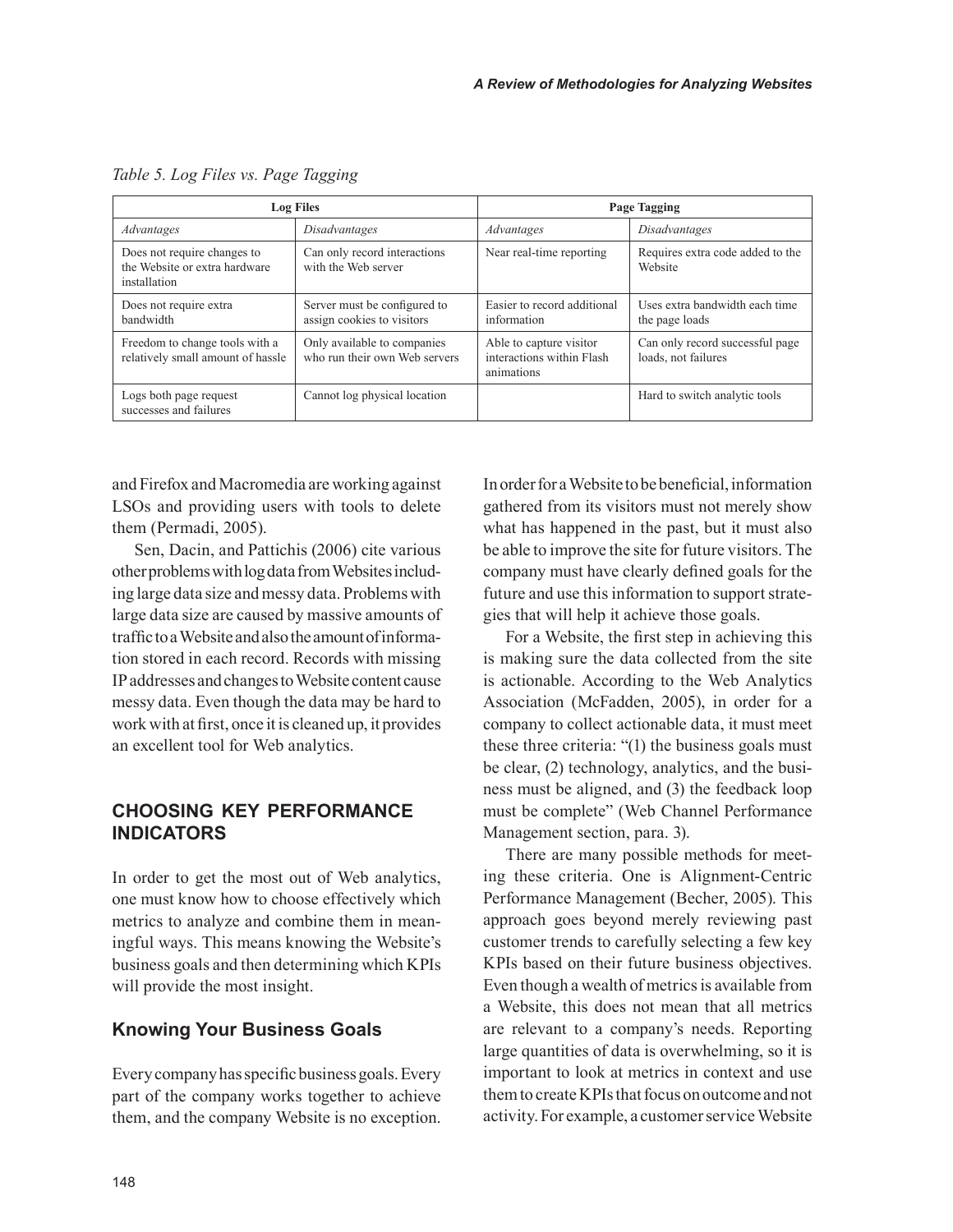might view the number of emails responded to on the same day they were sent as a measurement of customer satisfaction. A better way to measure customer satisfaction, however, might be to survey the customers on their experience. Although this measurement is subjective, it is a better representation of customer satisfaction because even if a customer receives a response the same day they send out an email, it does not mean that the experience was a good one (Becher, 2005).

Choosing the most beneficial KPIs using this method is achieved by following "The Four M's of Operational Management" as outlined by Becher (2005) which facilitate effective selection of KPIs:

- **Motivate:** Ensure that goals are relevant to everyone involved.
- **Manage:** Encourage collaboration and involvement for achieving these goals.
- **Monitor:** Once selected, track the KPIs and quickly deal with any problems that may arise.
- **Measure:** Identify the root causes of problems and test any assumptions associated with the strategy.

By carefully choosing a few, quality KPIs to monitor and making sure everyone is involved with the strategy, it becomes easier to align a Website's goals with the company's goals because the information is targeted and stakeholders are actively participating.

Another method for ensuring actionable data is Online Business Performance Management (OBPM) (Sapir, 2004). This approach integrates business tools with Web analytics to help companies make better decisions quickly in an everchanging online environment where customer data is stored in a variety of different departments. The first step in this strategy is gathering all customer data in a central location and condensing it so that the result is all actionable data stored in the same place. Once this information is in place, the next step is choosing relevant KPIs that are aligned with the company's business strategy and then analyzing expected versus actual results (Sapir 2004).

In order to choose the best KPIs and measure the Website's performance against the goals of a business, there must be effective communication between senior executives and online managers. The two groups should work together to define the relevant performance metrics, the overall goals for the Website, and the performance measurements. This method is similar to Alignment-Centric Performance Management in that it aims to aid integration of the Website with the company's business objectives by involving major stakeholders. The ultimate goals of OBPM are increased confidence, organizational accountability, and efficiency (Sapir 2004).

# **Identifying KPIs Based on Website Type**

Unlike metrics, which are numerical representations of data collected from a Website, KPIs are tied to a business strategy and are usually measured by a ratio of two metrics. By choosing KPIs based on the Website type, a business can save both time and money. Although Websites can have more than one function, each site belongs to at least one of the four main categories – commerce, lead generation, content/media, and support/self service (McFadden, 2005). Table 6 shows common KPIs for each Website type:

We discuss each Website type and related KPIs below.

## **Commerce**

The goal of a commerce Website is to get visitors to purchase goods or services directly from the site, with success gauged by the amount of revenue the site brings in. According to Peterson, "commerce analysis tools should provide the 'who, what, when, where, and how' for your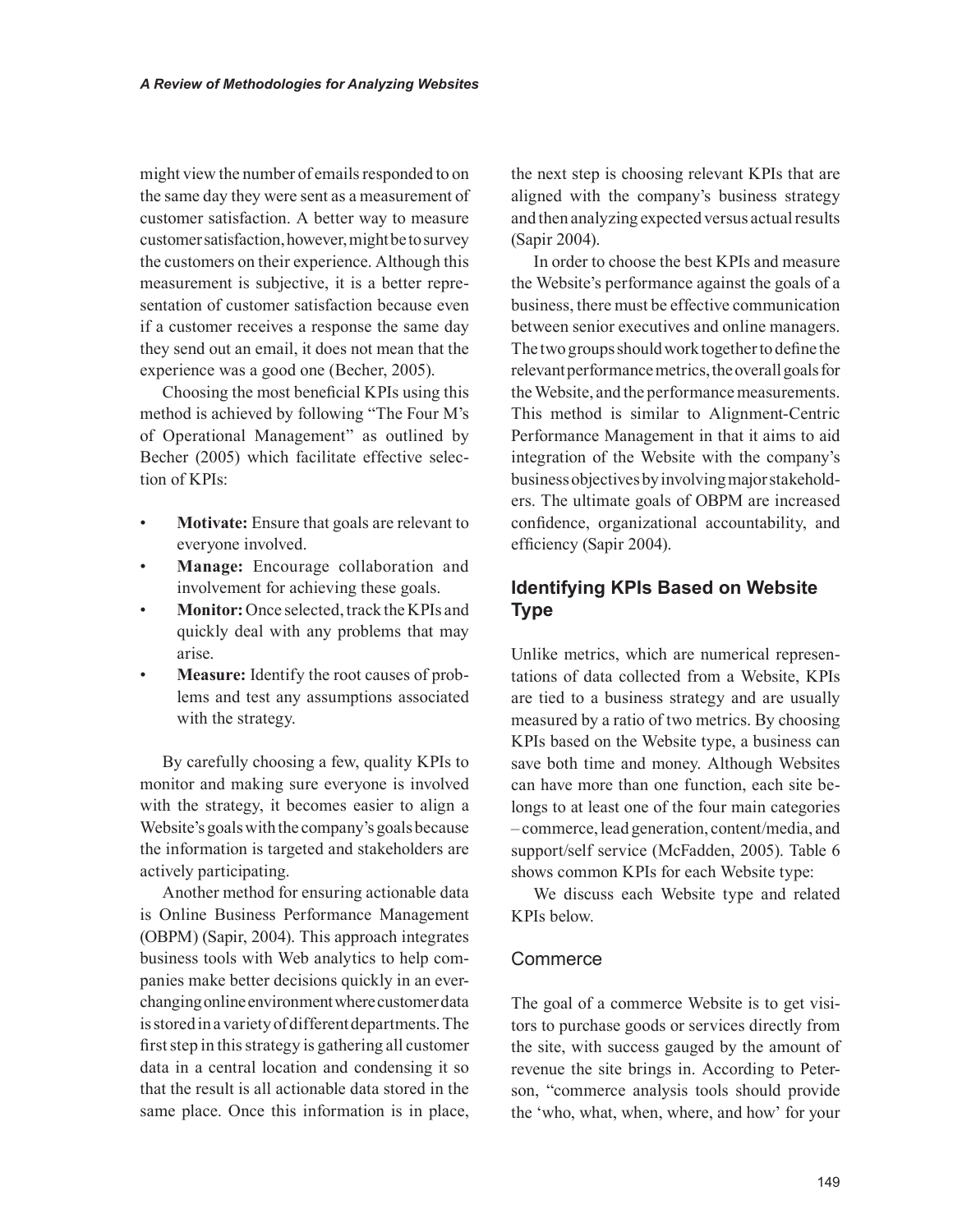| <b>Website Type</b>    | <b>KPIs</b>                                                                                            |
|------------------------|--------------------------------------------------------------------------------------------------------|
| Commerce               | Conversion rates<br>Average order value<br>Average visit value<br>Customer loyalty<br>٠<br>Bounce rate |
| <b>Lead Generation</b> | Conversion rates<br>٠<br>Cost per lead<br>Bounce rate<br>Traffic concentration                         |
| Content/Media          | Visit depth<br>٠<br>Returning visitor ratio<br>New visitor ratio<br>Page depth                         |
| Support/Self service   | Page depth<br>Bounce rate<br>Customer satisfaction<br>Top internal search phrases                      |

*Table 6. The four types of Websites and examples of associated KPIs (McFadden, 2005)*

online purchasers (2004, p. 92)." In essence, the important information for a commerce Website is who made (or failed to make) a purchase, what was purchased, when purchases were made, where customers are coming from, and how customers are making their purchases. The most valuable KPIs used to answer these questions are conversion rates, average order value, average visit value, customer loyalty, and bounce rate (McFadden, 2005). Other metrics to consider with a commerce site are which products, categories, and brands are sold on the site and internal site product search that could signal navigation confusion or a new product niche (Peterson, 2004).

A conversion rate is the number of users who perform a specified action divided by the total of a certain type of visitor (i.e. repeat visitors, unique visitors, etc.) over a given period. Types of conversion rates will vary by the needs of the businesses using them, but two common conversion rates for commerce Websites are the order conversion rate (the percent of total visitors who place an order on a Website) and the checkout conversion rate (the percent of total visitors who begin the checkout process). There are also many methods for choosing the group of visitors on which to base your conversion rate. For example, a business may want to filter visitors by excluding visits from robots and Web crawlers (Ansari, Kohavi, Mason, & Zheng, 2001), or they may want to exclude the traffic that "bounces" from the Website or (a slightly trickier measurement) the traffic that is determined not to have intent to purchase anything from the Website (Kaushik, 2006).

It is common for commerce Websites to have conversion rates around 0.5%, but generally good conversion rates will fall in the 2% range depending on how a business structures its conversion rate (FoundPages, 2007). Again, the ultimate goal is to increase total revenue. According to eVision, for each dollar a company spends on improving this KPI, there is \$10 to \$100 return (2007). The methods a business uses to improve their conversion rate (or rates), however, are different depending on which target action that business chooses to measure.

Average order value (AOV) is a ratio of total order revenue to number of orders over a given period. This number is important because it allows the analyzer to derive a cost for each transaction. There are several ways for a business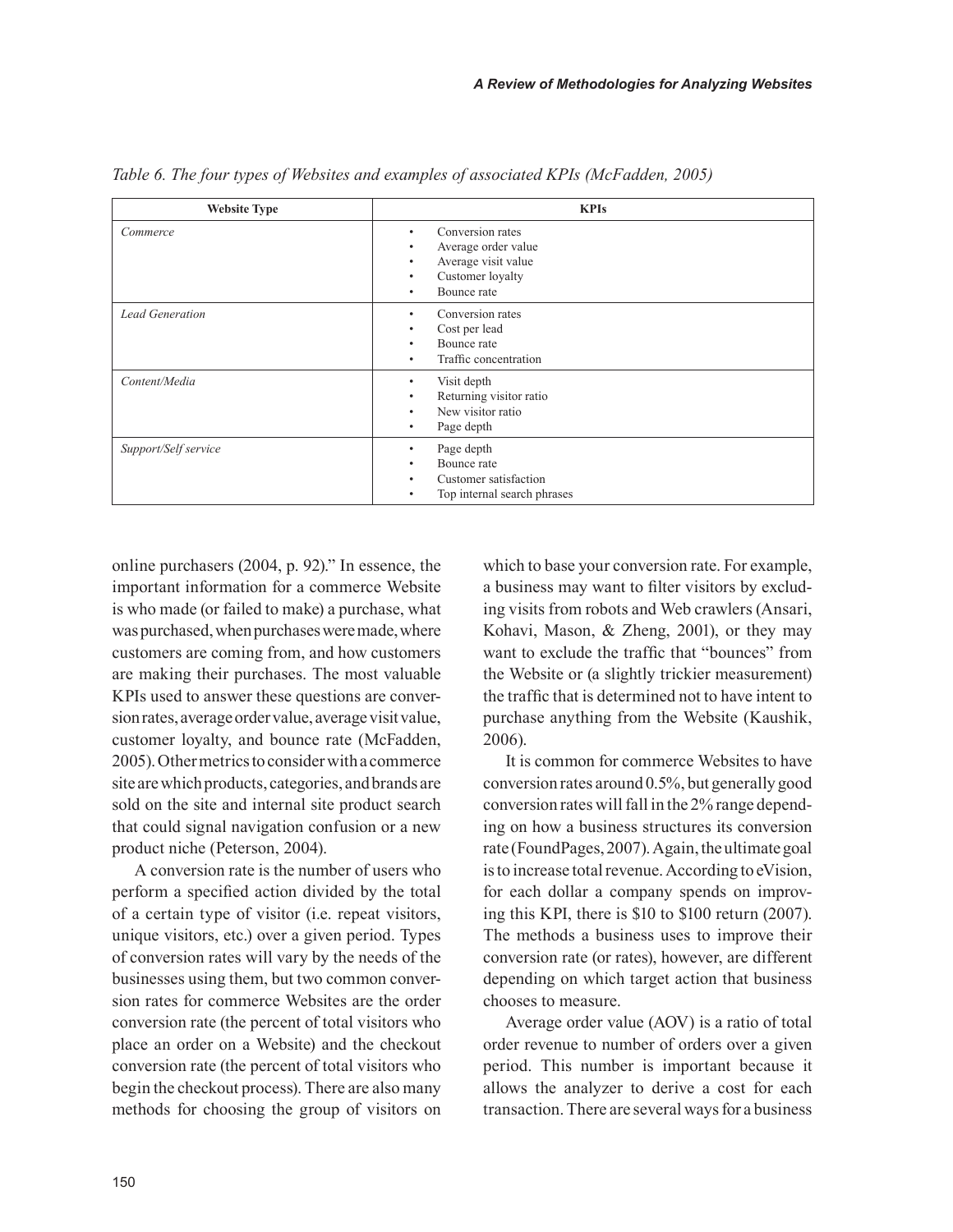to use this KPI to its advantage. One way is to break down the AOV by advertising campaigns (i.e. email, keyword, banner ad etc.). This way, a business can see which campaigns are bringing in the best customers and spend more effort refining their strategies in those areas (Peterson, 2005). Overall, however, if the cost of making a transaction is greater than the amount of money customers spend for each transaction, the site is not fulfilling its goal. There are two main ways to correct this. The first is to increase the number of products customers order per transaction, and the second is to increase the overall cost of purchased products. A good technique for achieving this is through product promotions (McFadden, 2005), but many factors influence how and why customers purchase what they do on a Website. These factors are diverse and can range from displaying a certain security image on the site (MarketingSherpa, 2007) to updating the site's internal search (Young, 2007). Like many KPIs, improvement ultimately comes from ongoing research and a small amount of trial and error.

Another KPI, average visit value, measures the total number of visits to the total revenue. This is a measurement of quality traffic important to businesses. It is problematic for a commerce site when, even though it may have many visitors, each visit generates only a small amount of revenue. In that case, even if the total number of visits increased, it would not have a profound impact on overall profits. This KPI is also useful for evaluating the effectiveness of promotional campaigns. If the average visit value decreases after a specific campaign, it is likely that the advertisement is not attracting quality traffic to the site. Another less common factor in this situation could be broken links or a confusing layout in a site's "shopping cart" area. A business can improve the average visit value by using targeted advertising and employing a layout that reduces customer confusion.

Customer loyalty is the ratio of new to existing customers. Many Web analytics tools measure this using visit frequency and transactions, but there are several important factors in this measurement including the time between visits (Mason, 2007). Customer loyalty can even be measured simply with customer satisfaction surveys (SearchCRM, 2007). Loyal customers will not only increase revenue through purchases but also through referrals, potentially limiting advertising costs (QuestionPro).

Bounce rate is a measurement of how many people arrive at a homepage and leave immediately. There are two scenarios that generally qualify as a bounce. In the first scenario, a visitor views only one page on the Website. In the second scenario, a visitor navigates to a Website but only stays on the site for five seconds or less (Avinash, 2007). This could be due to several factors, but in general, visitors who bounce from a Website are not interested in the content. Like average order value, this KPI helps show how much quality traffic a Website receives. A high bounce rate may be a reflection of unintuitive site design or misdirected advertising.

## Lead Generation

The goal for a lead generation Website is to obtain user contact information in order to inform them of a company's new products and developments and to gather data for market research; these sites primarily focus on products or services that cannot be purchased directly online. Examples of lead generation include requesting more information by mail or email, applying online, signing up for a newsletter, registering to download product information, and gathering referrals for a partner site (Burby, 2004). The most important KPIs for lead generation sites are conversion rates, cost per lead, bounce rate, and traffic concentration (McFadden, 2005).

Similar to commerce Website KPIs, a conversion rate is the ratio of total visitors to the amount of visitors who perform a specific action. In the case of lead generation Websites, the most com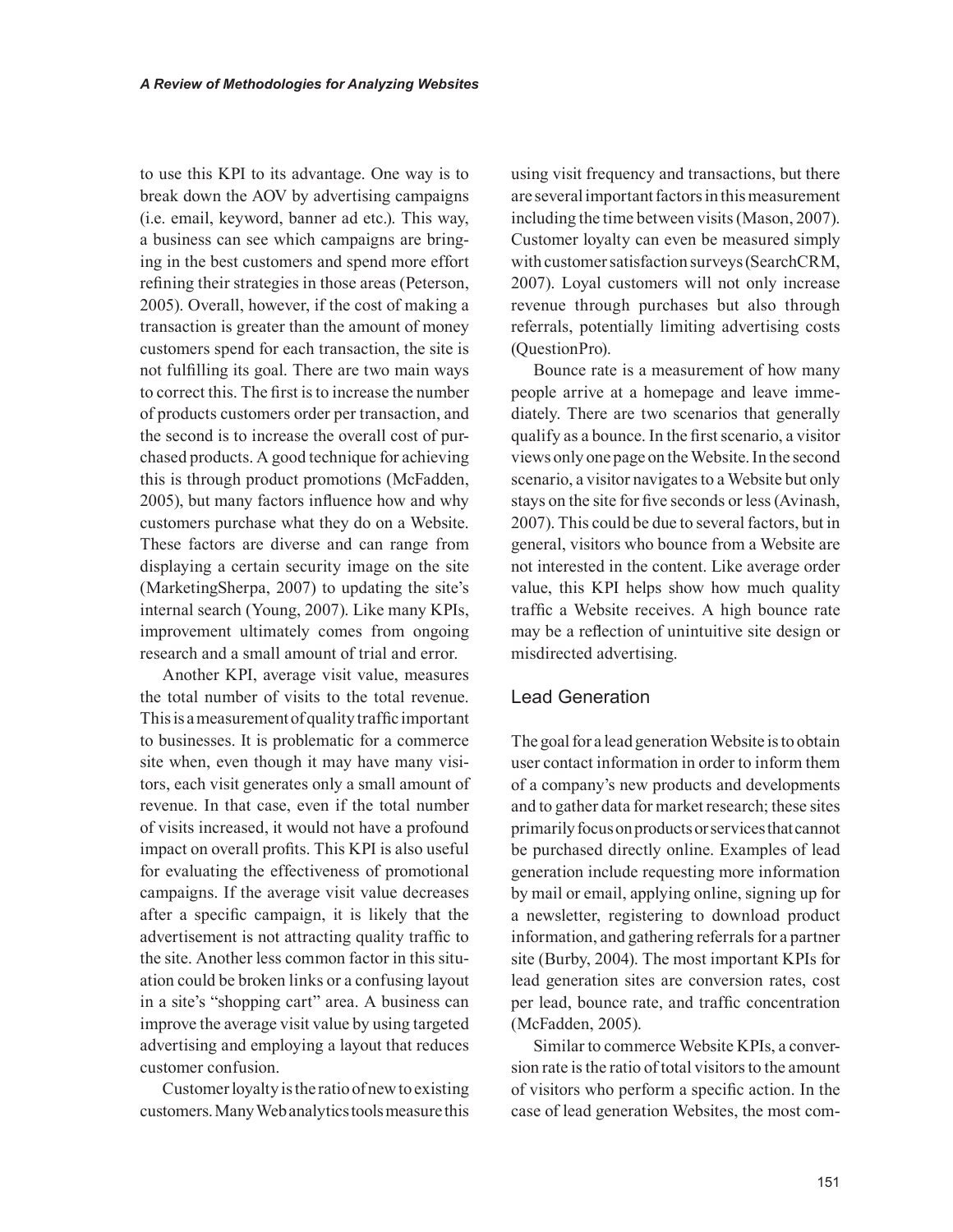mon conversion rate is the ratio of total visitors to leads generated. The same visitor filtering techniques mentioned in the previous section can be applied to this measurement (i.e. filtering out robots and Web crawlers and excluding traffic that bounces from the site). This KPI is an essential tool in analyzing marketing strategies. Average lead generation sites have conversion rates ranging from 5-6% and 17-19% conversion rates for exceptionally good sites (Greenfield, 2006). If the conversion rate of a site increases after the implementation of a new marketing strategy, it indicates that the campaign was successful. If it decreases, it indicates that the campaign was not effective and might need to be reworked.

Cost per lead (CPL) refers to the ratio of total expenses to total number of leads, or how much it costs a company to generate a lead; a more targeted measurement of this KPI would be the ratio of total marketing expenses to total number of leads. Like the conversion rate, CPL helps a business gain insight into the effectiveness of its marketing campaigns. A good way to measure the success of this KPI is to make sure that the CPL for a specific marketing campaign is less than the overall CPL (WebSideStory, 2004). Ideally, the CPL should be low, and well-targeted advertising is usually the best way to achieve this.

Lead generation bounce rate is the same measurement as the bounce rate for commerce sites. This KPI is a measurement of visitor retention based off total number of bounces to total number of visitors; a bounce is a visit characterized by a visitor entering the site and immediately leaving. Lead generation sites differ from commerce sites in that they may not require the same level of user interaction. For example, a lead generation site could have a single page where users enter their contact information. Even though they only view one page, the visit is still successful if the Website is able to collect the user's information. In these situations, it is best to base the bounce rate solely off of time spent on the site. As with commerce sites, the best way to decrease a site's bounce rate is to increase advertising effectiveness and decrease visitor confusion.

The final KPI is traffic concentration, or the ratio of the number of visitors to a certain area in a Website to total visitors. This KPI shows which areas of a site have the most visitor interest. For this type of Website, it is ideal to have a high traffic concentration on the page or pages where users enter their contact information.

#### *C*Content/Media

Content/media Websites focus mainly on advertising, and the main goal of these sites is to increase revenue by keeping visitors on the Website longer and also to keep visitors coming back to the site. In order for these types of sites to succeed, site content must be engaging and frequently updated. If content is only part of a company's Website, the content used in conjunction with other types of pages can be used to draw in visitors and provide a way to immerse them with the site. The main KPIs are visit depth, returning visitors, new visitor percentage, and page depth (McFadden, 2005).

Visit depth (also referred to as depth of visit or path length) is the measurement of the ratio between page views and unique visitors, or how many pages a visitor accesses each visit. As a general rule, visitors with a higher visit depth are interacting more with the Website. If visitors are only viewing a few pages per visit, it means that they are not engaged, and the effectiveness of the site is low. A way to increase a low average visit depth is by creating more targeted content that would be more interesting to the Website's target audience. Another strategy could be increasing the site's interactivity to encourage the users to become more involved with the site and keep them coming back.

Unlike the metric of simply counting the number of returning visitors on a site, the returning visitor KPI is the ratio of unique visitors to total visits. A factor in customer loyalty, this KPI measures the effectiveness of a Website to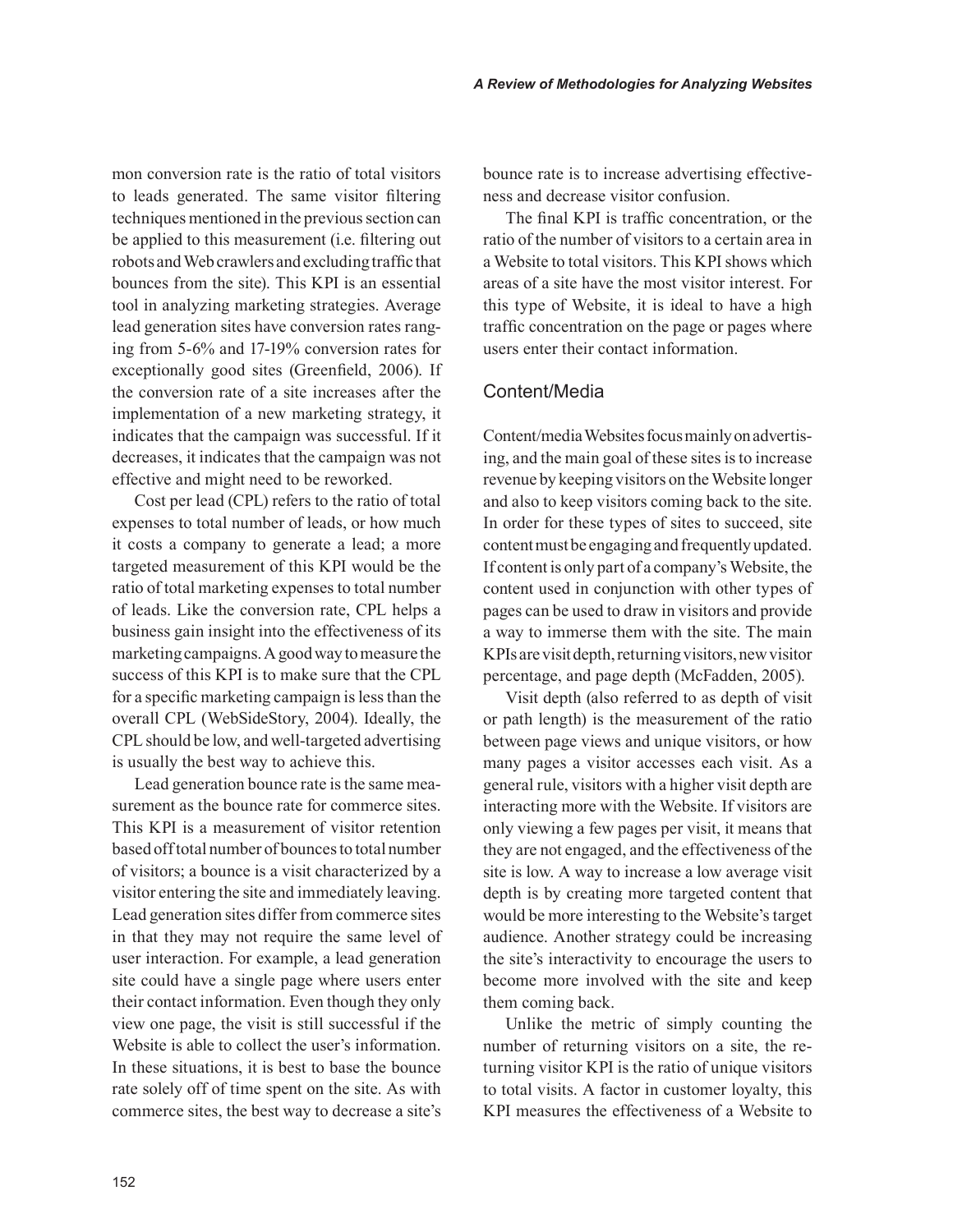bring visitors back. A lower ratio for this KPI is best because a lower number means more repeat visitors and more visitors who are interested in and trust the content of the Website. If this KPI is too low, however, it might signal problems in other areas such as a high bounce rate or even click fraud. Click fraud occurs when a person or script is used to generate visits to a Website without having genuine interest in the site. According to a study by Blizzard Internet Marketing, the average for returning visitors to a Website is 23.7% (White, 2006). As with many of the other KPIs for content/media Websites, the best way to improve the returning visitor rate is by having quality content and encouraging interaction with the Website.

New visitor ratio is the measurement of new visitors to unique visitors and is used to determine if a site is attracting new people. When measuring this KPI, the age of the Website plays a role – newer sites will want to attract new people. Similarly, another factor to consider is if the Website is concerned more about customer retention or gaining new customers. As a rule, however, the new visitor ratio should decrease over time as the returning visitor ratio increases. New visitors can be brought to the Website in a variety of different ways, so a good way to increase this KPI is to try different marketing strategies and figure out which campaigns bring the most (and the best) traffic to the site.

The final KPI for content/media sites is page depth. This is the ratio of page views for a specific page and the number of unique visitors to that page. This KPI is similar to visit depth, but its measurements focus more on page popularity. Average page depth can be used to measure interest in specific areas of a Website over time and to make sure that the interests of the visitors match the goals of the Website. If one particular page on a Website has a high page depth, it is an indication that that page is of particular interest to visitors. An example of a page in a Website expected to have a higher page depth would

be a news page. Information on a news page is constantly updated so that, while the page is still always in the same location, the content of that page is constantly changing. If a Website has high page depth in a relatively unimportant part of the site, it may signal visitor confusion with navigation in the site or an incorrectly targeted advertising campaign.

## Support/Self Service

Websites offering support or self-service are interested in helping users find specialized answers for specific problems. The goals for this type of Website are increasing customer satisfaction and decreasing call center costs; it is more cost-effective for a company to have visitors find information through its Website than it is to operate a call center. The KPIs of interest are visit length, content depth, and bounce rate. In addition, other areas to examine are customer satisfaction metrics and top internal search phrases (McFadden, 2005).

Page depth for support/self service sites is the same measurement as page depth content/media sites – the ratio of page views to unique visitors. With support/self service sites, however, high page depth is not always a good sign. For example, a visitor viewing the same page multiple times may show that the visitor is having trouble finding helpful information on the Website or even that the information the visitor is looking for does not exist on the site. The goal of these types of sites is to help customers find what they need as quickly as possible and with the least amount of navigation through the site (CCMedia, 2007). The best way to keep page depth low is to keep visitor confusion low.

As with the bounce rate of other Website types, the bounce rate for support/self service sites reflects ease of use, advertising effectiveness, and visitor interest. A low bounce rate means that quality traffic is coming to the Website and deciding that the site's information is potentially useful.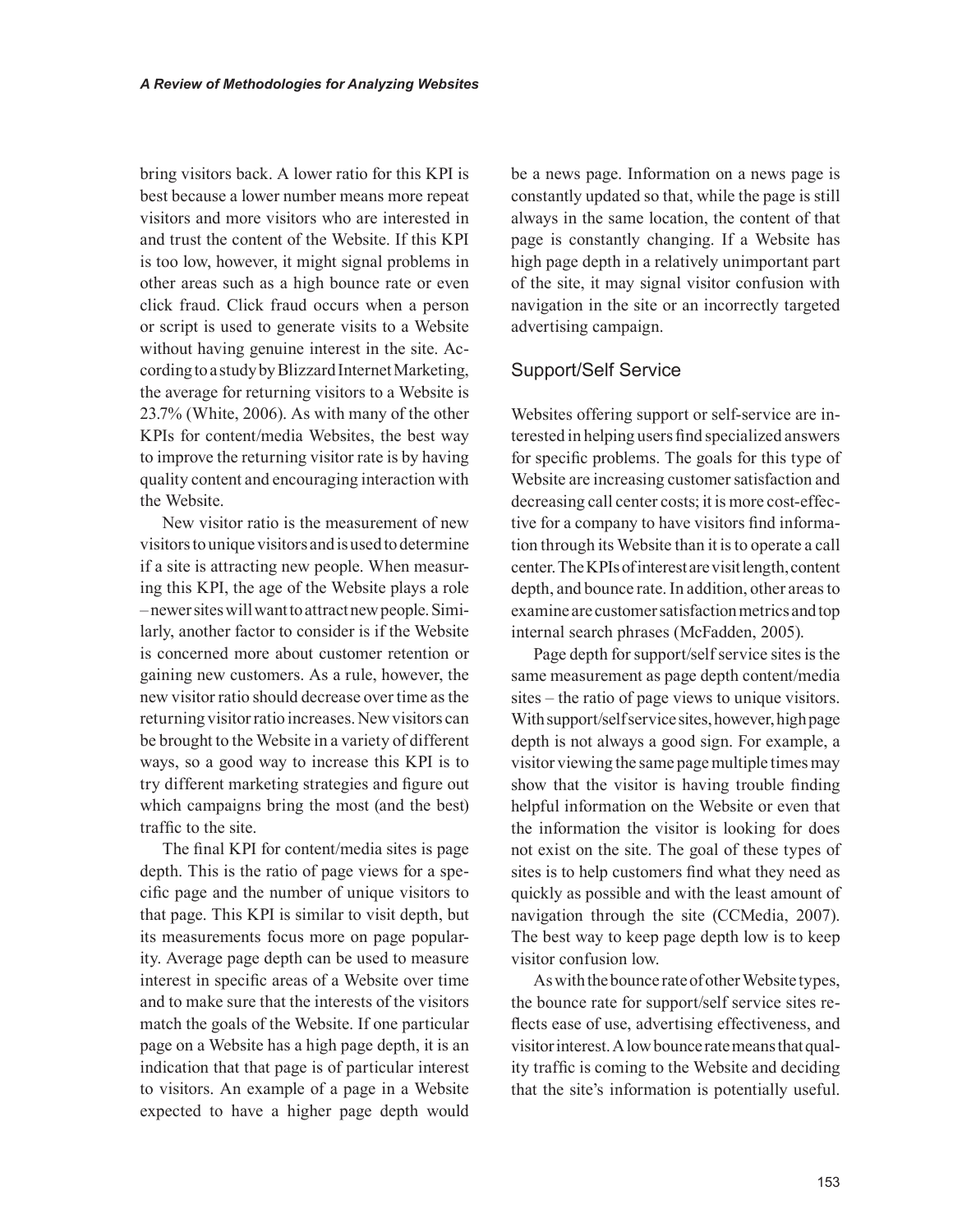Poor advertisement campaigns and poor Website layout will increase a site's bounce rate.

Customer satisfaction deals with how the users rate their experience on a site and is usually collected directly from the visitors (not from log files), either through online surveys or through satisfaction ratings. Although it is not a KPI in the traditional sense, gathering data directly from visitors to a Website is a valuable tool for figuring out exactly what visitors want. Customer satisfaction measurements can deal with customer ratings, concern reports, corrective actions, response time, and product delivery. Using these numbers, one can compare the online experience of the Website's customers to the industry average and make improvements according to visitors' expressed needs.

Similarly, top internal search phrases applies only to sites with internal search, but it can be used to measure what information customers are most interested in which can lead to improvement in site navigation. This information can be used to direct support resources to the areas generating the most user interest, as well as identify which parts of the Website users may have trouble accessing. In addition, if many visitors are searching for a product not supported on the Website, it could be a sign of ineffective marketing.

Regardless of Website type, the KPIs listed above are not the only KPIs that can prove useful in analyzing a site's traffic, but they provide a good starting point. The main thing to remember is that no matter what KPIs a company chooses, they must be aligned with its business goals, and more KPIs do not necessarily mean better analysis – quality is more important than quantity.

# **KEY BEST PRACTICES**

In this chapter, we have addressed which metrics can be gathered from a Website, how to gather them, and how to determine which information is important. But how can this help improve a business? To answer this, the Web Analytics Association provides nine key best practices to follow when analyzing a Website (McFadden, 2005). Figure 1 outlines this process.

# **Identify Key Stakeholders**

A stakeholder is anyone who holds an interest in a Website. This includes management, site developers, visitors, and anyone else who creates, maintains, uses, or is affected by the site. In order for the Website to be truly beneficial, it





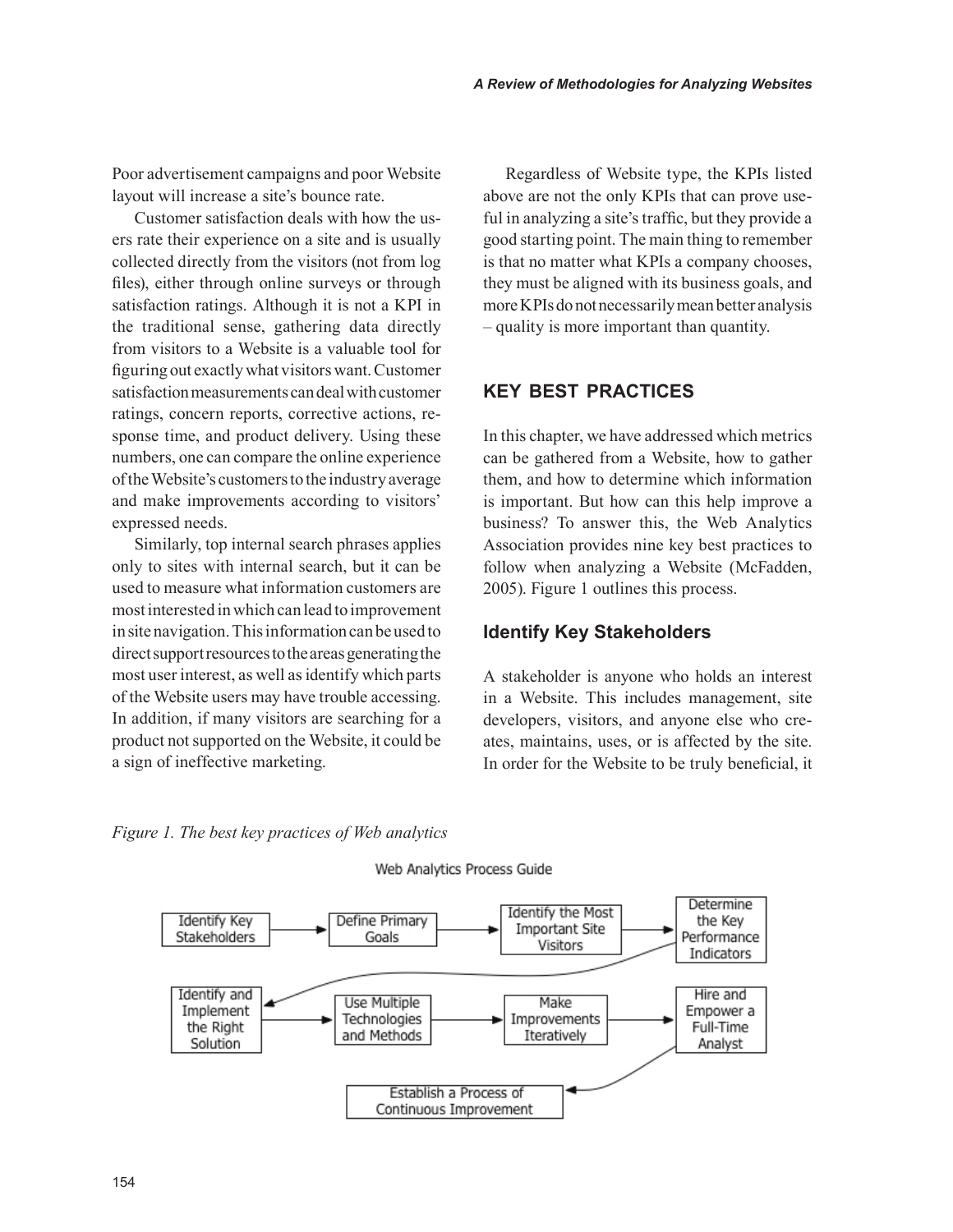must integrate input from all major stakeholders. Involving people from different parts of the company also makes it more likely that they will embrace the Website as a valuable tool.

# **Define Primary Goals for Your Website**

To know the primary goals of a Website, one must first understand the primary goals of its key stakeholders. This could include such goals as increasing revenue, cutting expenses, and increasing customer loyalty (McFadden, 2005). Once those goals have been defined, discuss each goal and prioritize them in terms of how the Website can most benefit the company. As always, beware of political conflict between stakeholders and their individual goals as well as assumptions they may have made while determining their goals that may not necessarily be true. By going through this process, a company can make sure that goals do not conflict and that stakeholders are kept happy.

# **Identify the Most Important Site Visitors**

According to Sterne, corporate executives categorize their visitors differently in terms of importance. Most companies classify their most important visitors as ones who either visit the site regularly, stay the longest on the site, view the most pages, purchase the most goods or services, purchase goods most frequently, or spend the most money (Sterne, n. d.). There are three types of customers  $- (1)$  customers a company wants to keep who have a high current value and high future potential, (2) customers a company wants to grow who can either have a high current value and low future potential or low current value and high future potential, and (3) customers a company wants to eliminate who have a low current value and low future potential. The most important visitor to a Website, however, is the one who ultimately brings in the most revenue. Defining the different levels of customers will allow one to consider the goals of these visitors. What improvements can be made to the Website in order to improve their browsing experiences?

# **Determine the Key Performance Indicators**

The next step is picking the metrics that will be most beneficial in improving the site and eliminating the ones that will provide little or no insight into its goals. One can then use these metrics to determine which KPI you wish to monitor. As mentioned in the previous section, the Website type – commerce, lead generation, media/content, or support/self service – plays a key role in which KPIs are most effective for analyzing site traffic.

# **Identify and Implement the Right Solution**

This step deals with finding the right Web analytics technology to meet the business's specific needs. After the KPIs have been defined, this step should be easy. The most important things to consider are the budget, software flexibility and ease of use, and how well the technology will work with the needed metrics. McFadden suggests that it is also a good idea to run a pilot test of the top two vendor choices (McFadden, 2005). We will expand on this topic further in the next section.

# **Use Multiple Technologies and Methods**

Web analytics is not the only method available for improving a Website. To achieve a more holistic view of a site's visitors, one can also use tools such as focus groups, online surveys, usability studies, and customer services contact analysis (McFadden, 2005).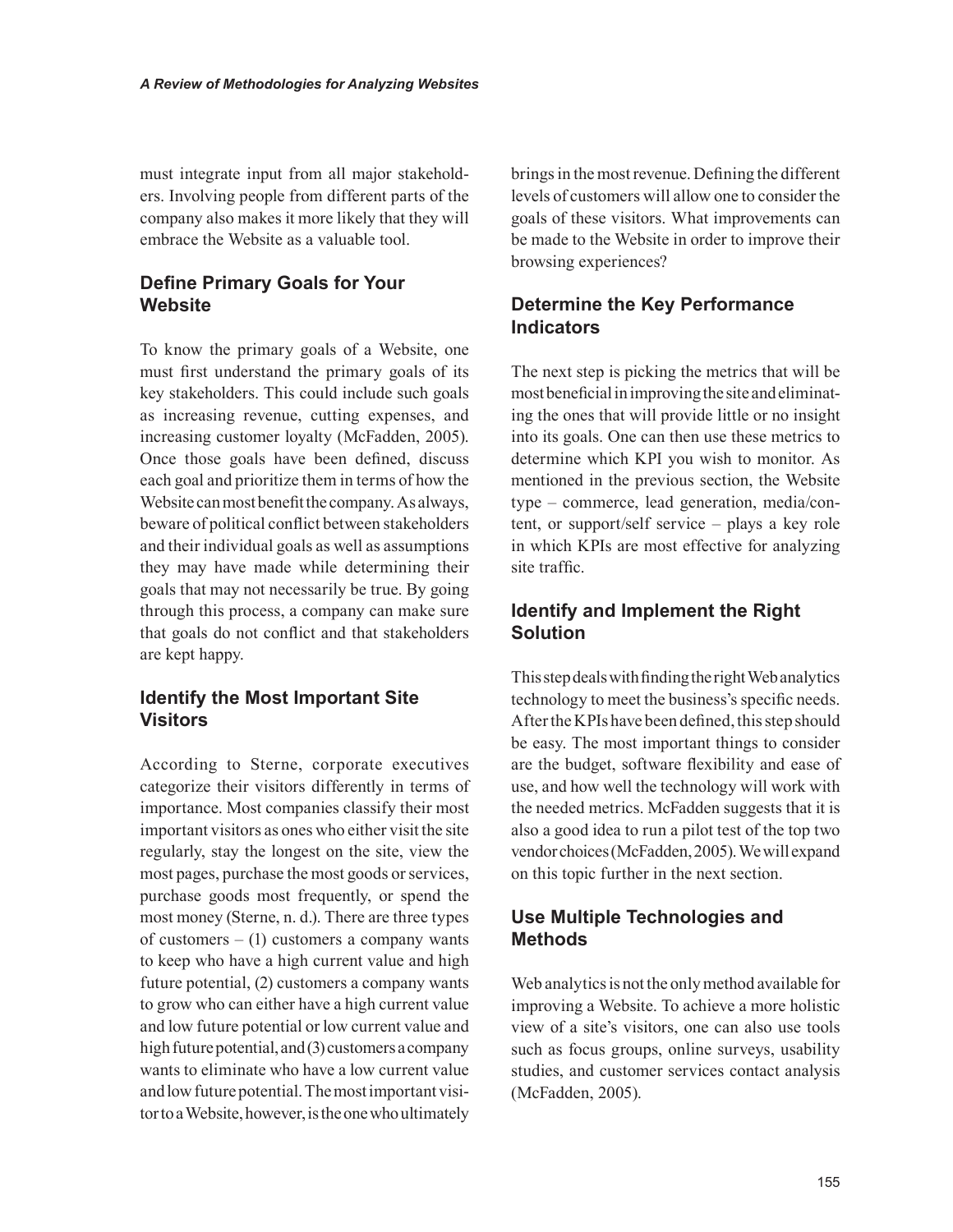### **Make Improvements Iteratively**

When analyzing a Website's data, it is helpful to add gradual improvements to the Website instead of updating too many facets of the Website at once. By doing this one can monitor if a singular change is an improvement or if it is actually hurting the site.

## **Hire and Empower a Full-Time Analyst**

It is important to put a person in charge of the data once it is collected. According to the Web Analytics Association, a good analyst understands business needs (which means communicating well with the stakeholders), has knowledge of technology and marketing, has respect, credibility, and authority, and is already a company employee. Although it may seem like hiring a full-time analyst is expensive, many experts agree that the return on revenue should be more than enough compensation (McFadden, 2005).

# **Establish a Process of Continuous Improvement**

Once the Web analysis process is decided upon, continuous evaluation is paramount. This means reviewing the goals and metrics and monitoring new changes and features which are added to the Website. It is important that the improvements are adding value to the site and meeting expectations.

# **SPECIFIC TOOLS**

# **Choosing a Tool**

Once the company decides what it wants out of the Web analysis, it is time to find the right tool. Kaushik outlines ten important questions to ask Web analytics vendors (2007):

- 1. *What is the difference between your tool and free Web analytics tools?* Since the company who owns the Website will be paying money for a service, it is important to know why that service is better than free services (for example, Google Analytics). Look for an answer that outlines the features and functionality of the vendor. Do not look for answers about increased costs because of privacy threats or poor support offered by free analytics tools.
- 2. *Do you offer a software version of your tool?* Generally, a business will want to look for a tool that is software based and can run on their own servers. If a tool does not have a software version but plans to make one in the future, it shows insight into how prepared they are to offer future products if there is interest.
- 3. *What methods do you use to capture data?* If you remember from the first section, there are two main ways to capture visitor data from a Website – log files and page tagging. Ideally, one should look for a vendor that offers both, but what they have used in the past is also important. Because technology is constantly changing, look for a company that has kept up with these changes in the past by providing creative solutions.
- 4. *Can you help me calculate the total cost of ownership for your tool?* The total cost of ownership for a Web analytics tool depends on the specific company, the systems they have in place, and the pricing of the prospective Web analytics tool. In order to make this calculation, one must consider the following:
	- a. Cost per page view.
	- b. Incremental costs (i.e. charges for overuse or advanced features).
	- c. Annual support costs after the first year.
	- d. Cost of professional services (i.e. installation, troubleshooting, or customization).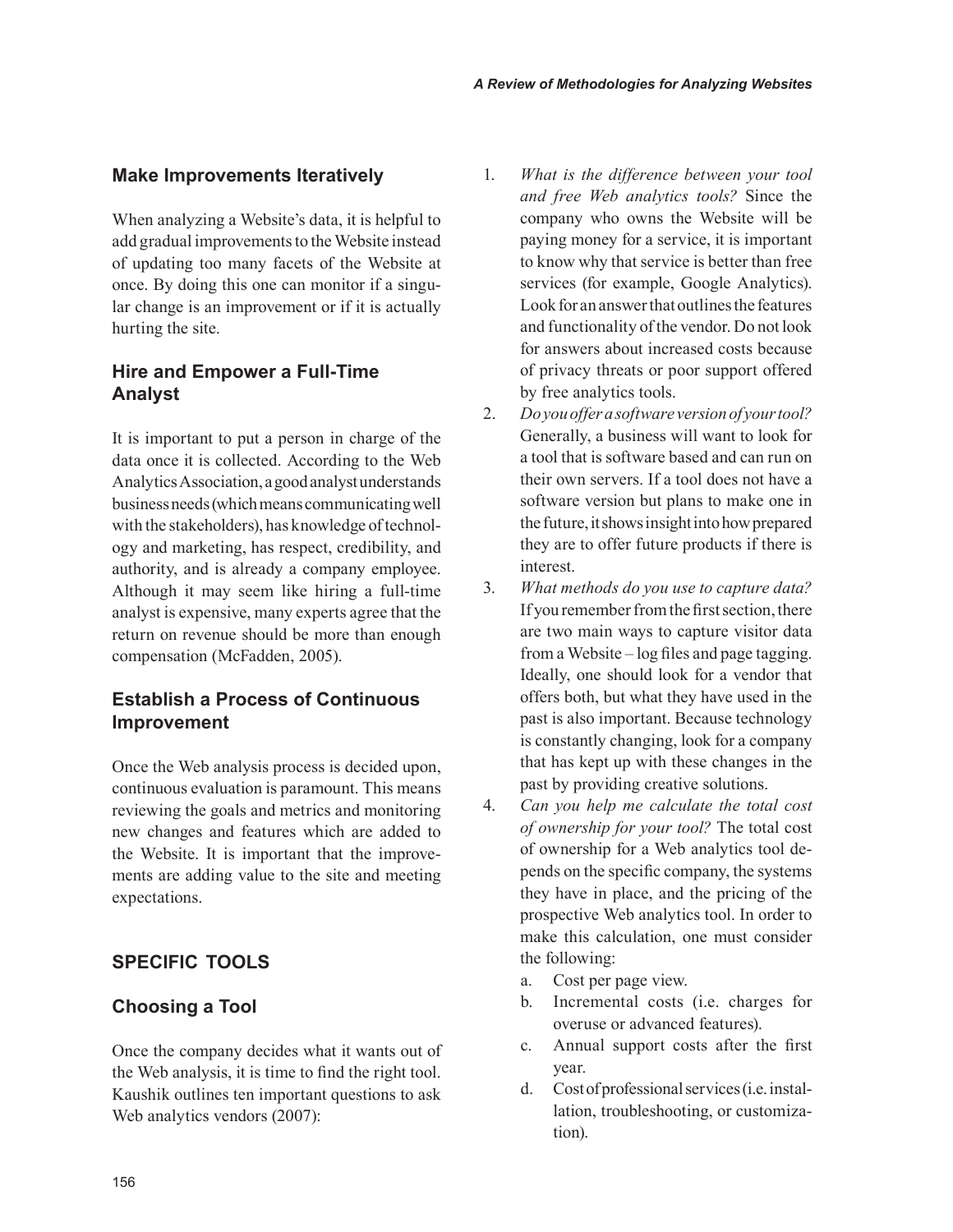- e. Cost of additional hardware you may need.
- f. Administration costs (which includes the cost of an analyst and any additional employees you may need to hire).
- 5. *What kind of support do you offer?* Many vendors advertise free support, but it is important to be aware of any limits that could incur additional costs. It is also important to note how extensive their support is and how willing they are to help.
- 6. *What features do you provide that will allow me to segment my data?* Segmentation allows companies to manipulate their data. Look for the vendor's ability to segment your data after it is recorded. Many vendors use JavaScript tags on each page to segment the data as it is captured, meaning that the company has to know exactly what it wants from the data before having the data itself; this approach is less flexible.
- 7. *What options do I have to export data into our system?* It is important to know who ultimately owns and stores the data and whether it is possible to obtain both raw and processed data. Most vendors will not provide companies with the data exactly as they need it, but it is a good idea to realize what kind of data is available before a final decision is made.
- 8. *Which features do you provide for integrating data from other sources into your tool?* This question deals with the previous section's Key Best Practice #6: Use Multiple Technologies and Methods. If a company has other data it wants to bring to the tool (such as survey data or data from your ad agency), bring them up to the potential analytics vendor and see if it is possible to integrate this information into their tool.
- 9. *What new features are you developing that would keep you ahead of your competition?* Not only will the answer to this question tell how much the vendor has thought about

future functionality, it will also show how much they know about their competitors.

10. *Why did you lose your last two clients? Who are they using now?* The benefits of this question are obvious -- by knowing how they lost prior business, the business can be confident that it has made the right choice.

Some examples of free and commercially available analytics tools are discussed below.

# **Free Tools**

One of the most popular free analytics tools on the Web now is Google Analytics (previously Urchin). Google Analytics (http://www.google.com/analytics/) uses page tagging to collect information from visitors to a site. In addition to expanding on the already highly regarded Urchin analytics tool, it also provides support for integrating other analytic information (for example, WordPress and AdWords). Google Analytics reports many of the KPIs discussed in the previous sections including depth of visit, returning visitors, and page depth.

There is, however, concern about privacy issues regarding Google Analytics because Google uses their default privacy policy for their analytics tools, but the company assures its Google Analytics users that only account owners and people to whom the owners give permission will have access to the data (Dodoo, 2006). Microsoft also provides a free Web analytic software called Gatineau (Thomas, 2007).

# **Paid Tools**

InfoWorld provides an in-depth analysis comparing the top four Web analytic companies – Coremetrics, WebTrends, Omniture, and WebSide-Story HBX (Heck, 2005). They created a scoring chart and measured each vendor on reporting, administration, performance, ease-of-use, support, and value. Coremetrics received a score of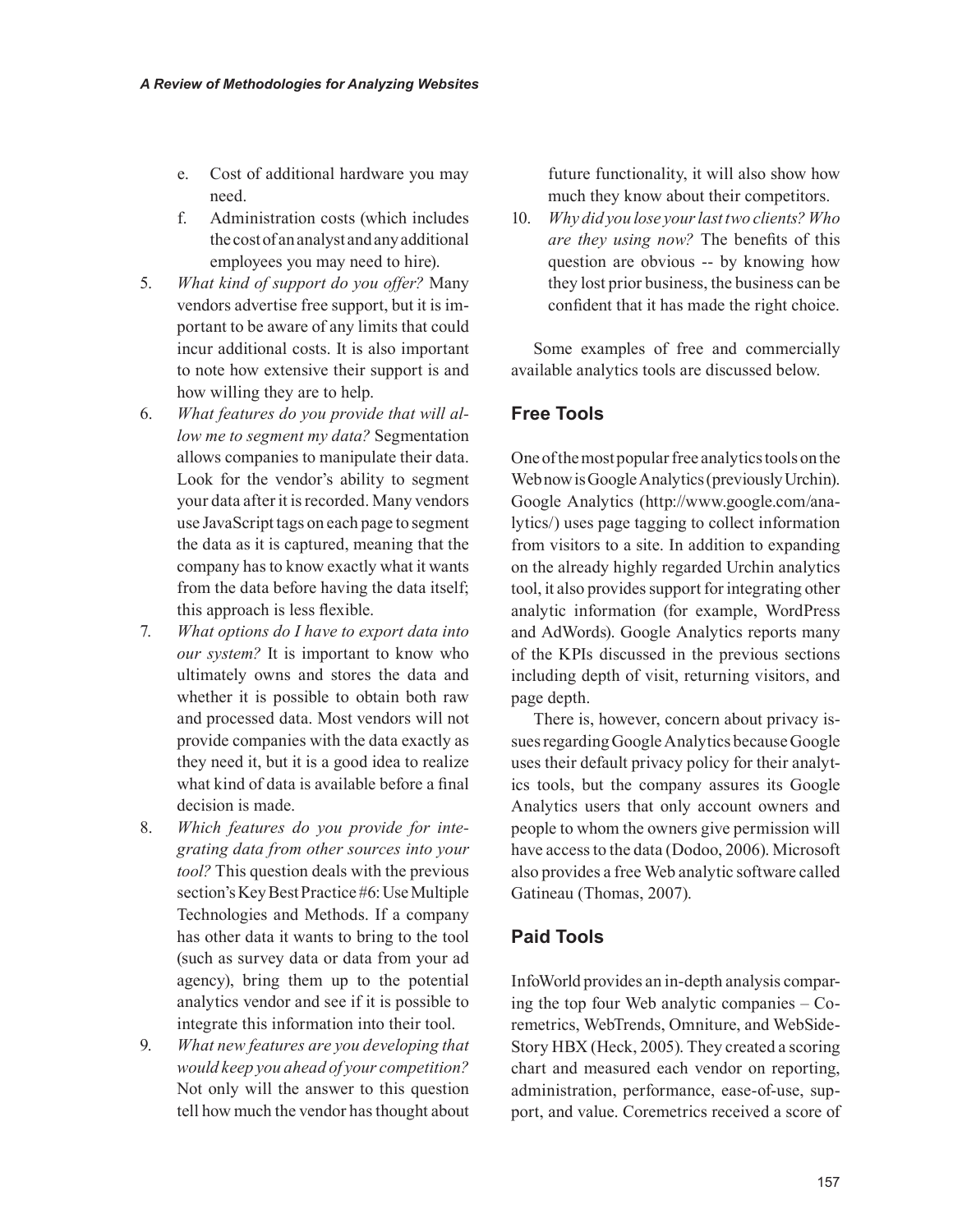8.3 with its highest ratings in administration and support. It is a hosted service that offers special configurations for financial, retail, and travel services. WebTrends also earned a score of 8.3 with its highest rating in reporting. This tool is expensive, but it offers a wide range of performance statistics and both client and server hosting. Omniture is next in line with a score of 8.4 with its highest ratings in reporting and support. It is an ASP reporting application that excels in providing relevant reports. WebSideStory had the highest score of 8.7 with its highest ratings in reporting, administration, ease-of-use, and support. This tool is easy to use and is appropriate for many different types of businesses.

## **CONCLUSION**

The first step in analyzing your Website and Website visitors is understanding and analyzing your business goals and then using that information to carefully choose your metrics. In order to take full advantage of the information gathered from your site's visitors, you must consider alternative methods such as focus groups and online surveys, make site improvements gradually, hire a full-time analyst, and realize that your site's improvement is a process and not a one-time activity. Using these key best practices and choosing the right analytics vendor to fit your business will save your company money and ultimately increase revenue.

As Web analytics continues to mature, the methods vendors use to collect information are becoming more refined. One article speculates that companies will find concrete answers to the problems with cookies and unique visitors (Eisenberg, 2005). The Web analytics industry as a whole is also expanding. According to Eisenberg (2005), a recent Jupiter report predicts an increase in the Web analytics industry  $-20$  percent annually, reaching \$931 million in 2009. More and more businesses are realizing the benefits of critically analyzing their Website traffic and are taking measures to improve their profits based off these numbers. Regardless of business size and objective, an effective Web analytics strategy is becoming increasingly essential.

# **REFERENCES**

Aldrich, S. E. (2006, May 2). *The Other Search: Making the Most of Site Search to Optimize the Total Customer Experience*. Patricia Seybold Group. Retrieved March 7, 2007, from WebSide-Story database.

Ansari, S., Kohavi, R., Mason, L., & Zheng, Z. (2001). Integrating E-Commerce and Data Mining: Architecture and Challenges. *IEEE International Conference on Data Mining*.

Avinash, A. (2007, June 26). *Bounce Rate: Sexiest Web Metric Ever?* Retrieved December 2, 2007, from http://www.mpdailyfix.com/2007/06/ bounce rate sexiest web metric.html.

Becher, J. D. (2005, March). Why Metrics-Centric Performance Management Solutions Fall Short. *DM Review Magazine*. Retrieved March 7, 2007, from http://www.dmreview.com/article\_sub. cfm?articleId=1021509.

Belkin, M. (2006, April 8). *15 Reasons why all Unique Visitors are not created equal*. Retrieved March 7, 2007, from http://www.omniture.com/ blog/node/16.

Burby, J. (2004, July 20). *Build a Solid Foundation With Key Performance Indicators, Part 1: Lead-Generation Sites*. Retrieved March 7, 2007, from http://www.clickz.com/showPage. html?page=3382981.

Burby, J. & Brown, A. (2007). *Web Analytics Definitions*. Retrieved October 30, 2007, from http://www.webanalyticsassociation.org/attachments/committees/5/WAA-Standards-Analytics-Definitions-Volume-I-20070816.pdf.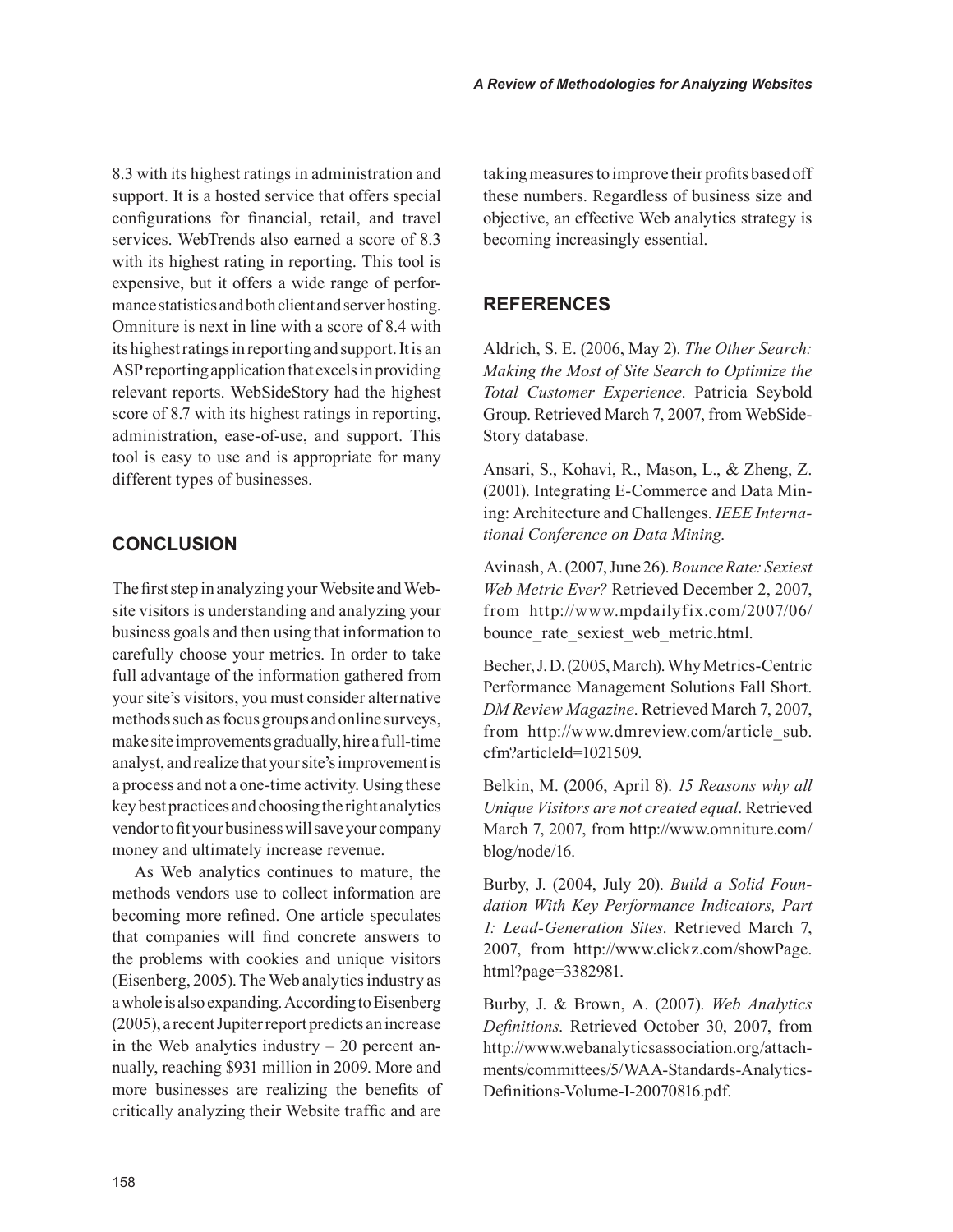CCMedia. (2007, August 30). *How to Obtain a Cost-effective Operational Model for Support/ Self-service Websites?* Retrieved December 5, 2007, from www.webnibbler.com/en/WhitePaper/Online%20Support%20Website.pdf.

Dodoo, M. (2006, March 3). *Privacy & Google Analytics*. Retrieved March 7, 2007, from http:// www.marteydodoo.com/2006/05/03/privacygoogle-analytics/.

Eisenberg, B. (2005, April 1). *Web Analytics: Exciting Times Ahead*. Retrieved March 7, 2007, from http://www.clickz.com/showPage. html?page=3493976

eVision. (2007, September 27). *Websites that convert visitors into customers: Improving the ability of your Website to convert visitors into inquiries, leads, and new business*. Retrieved March 7, 2007, from http://www.evisionsem. com/marketing/webanalytics.htm

FoundPages. (2007, October 25). *Increasing Conversion Rates*. Retrieved October 31, 2007, from http://www.foundpages.com/calgary-internet-marketing/search-conversion.html

Greenfield, M. (2006, January 1). *Use Web Analytics to Improve Profits for New Year: Focus on four key statistics*. Retrieved March 7, 2007, from http://www.practicalecommerce.com/articles/132/Use-Web-Analytics-to-Improve-Profits-for-New-Year/

Hallam-Baker, P. M. & Behlendorf, B. (1999,February 4). *Extended Log File Format*. Retrieved March 7, 2007, from http://www.w3.org/TR/WDlogfile.html

Heck, M. (2005, February 18). *Chart Your Website's Success*. Retrieved March 7, 2007, from http://www.infoworld.com/Omniture\_SiteCatalyst\_11/product\_56297.html?view=1&curNodeI d=0&index=0

IBM. (2004, May 19). *Log File Formats*. Retrieved October 29, 2007, from http://publib.boulder.ibm.

com/tividd/td/ITWSA/ITWSA\_info45/en\_US/ HTML/guide/c-logs.html

Jacka, R. *Getting Results From Your Website*. Retrieved October 30, 2007, from http://www. panalysis.com/downloads/gettingresults.pdf

Jackson, M. (2007, January 22). *Analytics: Deciphering the Data*. Retrieved March 7, 2007, from http://www.ecommerce-guide.com/resources/article.php/3655251

Kaushik, A (2006, November 13). *Excellent Analytics Tip #8: Measure the Real Conversion Rate & 'Opportunity Pie.'* Retrieved November 3, 2007, from http://www.kaushik.net/avinash/2006/11/excellent-analytics-tip-8-measure-the-real-conversion-rate-opportunity-pie.html

Kaushik, A. (2007, January 23). *Web Analytics Tool Selection: 10 Questions to ask Vendors*. Retrieved March 7, 2007, from http://www.kaushik. net/avinash/2007/01/web-analytics-tool-selection-10-questions-to-ask-vendors.html

MarketingSherpa. (2007, October 20). *Security Logo in Email Lifts Average Order Value 28.3%*. Retrieved December 4, 2007, from https://www. marketingsherpa.com/barrier.html?ident=30183

Marshall, J. *Seven Deadly Web Analytics Sins*. Retrieved March 7, 2007, from http://www.clicktracks.com/insidetrack/articles/7\_deadly\_webanalytics\_sins01.php

Mason, N. (2007, February 6). *Customer Loyalty Improves Retention*. Retrieved March 7, 2007, from http://www.clickz.com/showPage. html?page=3624868

McFadden, C. (2005, July 6). *Optimizing the Online Business Channel with Web Analytics*. Retrieved March 7, 2007, from http://www.Webanalyticsassociation.org/en/art/?9

Microsoft. (2005, August 22). *W3C Extended Log File Examples*. Retrieved March 7, 2007, from http://technet2.microsoft.com/Win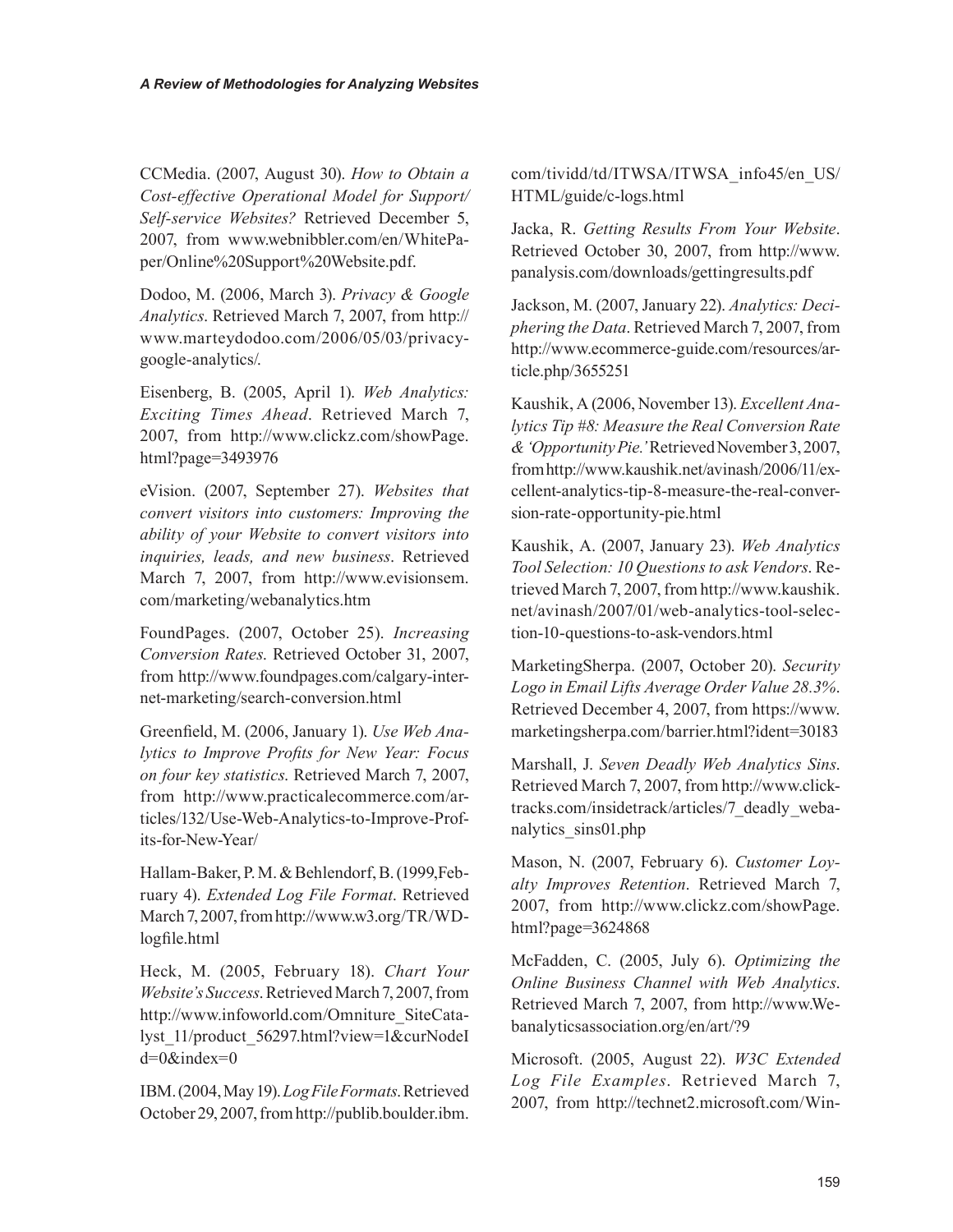dowsServer/en/library/b5b8a519-8f9b-456b-9040-018358f2c0c01033.mspx?mfr=true

Permadi, F. (2005, June 19). *Introduction to Flash Local Shared-Object*. Retrieved March 7, 2007, from http://www.permadi.com/tutorial/flash-SharedObject/index.html

Peterson, E. T. (2004). *Web Analytics Demystified*. Celilo Group Media.

Peterson, E. T. (2005, July 31). *Average Order Value*. Retrieved November 3, 2007, from Web Analytics Demystified Blog Website: http://blog. webanalyticsdemystified.com/weblog/2005/07/ average-order-value.html

QuestionPro. *Measuring Customer Loyalty and Customer Satisfaction*. Retrieved November 21, 2007, from http://www.questionpro.com/akira/ showArticle.do?articleID=customerloyalty.

Sapir, D. (2004, August). Online Analytics and Business Performance Management. *BI Report*. Retrieved March 7, 2007, from http://www. dmreview.com/editorial/dmreview/print\_action. cfm?articleId=1008820

SearchCRM. (2007, May 9). *Measuring Customer Loyalty*. Retrieved November 4, 2007, from http://searchcrm.techtarget.com/general/ 0,295582,sid11\_gci1253794,00.html

Sen, A., Dacin, P. A., & Pattichis, C. (2006, November). Current trends in Web data analysis. *Communications of the ACM, 49(11),* 85 - 91.

Sterne, J. *10 Steps to Measuring Website Success*. Retrieved March 7, 2007, from http://www. marketingprofs.com/login/join.asp?adref=rdblk &source=/4/sterne13.asp

Thomas, I. (2007, January 9). *The rumors are true: Microsoft 'Gatineau' exists*. Retrieved March 7, 2007, from http://www.liesdamnedlies. com/2007/01/the\_rumors\_are\_.html

Web Analytics Association. *Onsite Behavior - Path Analysis*. Retrieved March 7, 2007, from http:// www.Webanalyticsassociation.org/attachments/ contentmanagers/336/1%20Path%20AnAnalys. doc

WebSideStory. (2004). *Use of Key Performance Indicators in Web Analytics*. Retrieved December 2, 2007, from www.4everywhere.com/documents/KPI.pdf

White, K. (2006, May 10). *Unique vs. Returning Visitors Analyzed*. Retrieved March 7, 2007, from http://newsletter.blizzardinternet.com/unique-vsreturning-visitors-analyzed/2006/05/10/#more-532

Young, D. (2007, August 15). Site Search: Increases Conversion Rates, Average Order Value And Loyalty. *Practical Ecommerce*, Retrieved November 15, 2007, from http://www.practicalecommerce. com/articles/541/Site-Search-Increases-Conversion-Rates-Average-Order-Value-And-Loyalty/

# **KEY TERMS**

**Abandonment Rate:** KPI that measures the percentage of visitors who got to that point on the site but decided not to perform the target action.

**Alignment-Centric Performance Management:** Method of defining a site's business goals by choosing only a few key performance indicators.

**Average Order Value:** KPI that measures the total revenue to the total number of orders.

**Average Time on Site (ATOS):** See *visit length*.

**Checkout Conversion Rate:** KPI that measures the percent of total visitors who begin the checkout process.

**Commerce Website:** A type of Website where the goal is to get visitors to purchase goods or services directly from the site.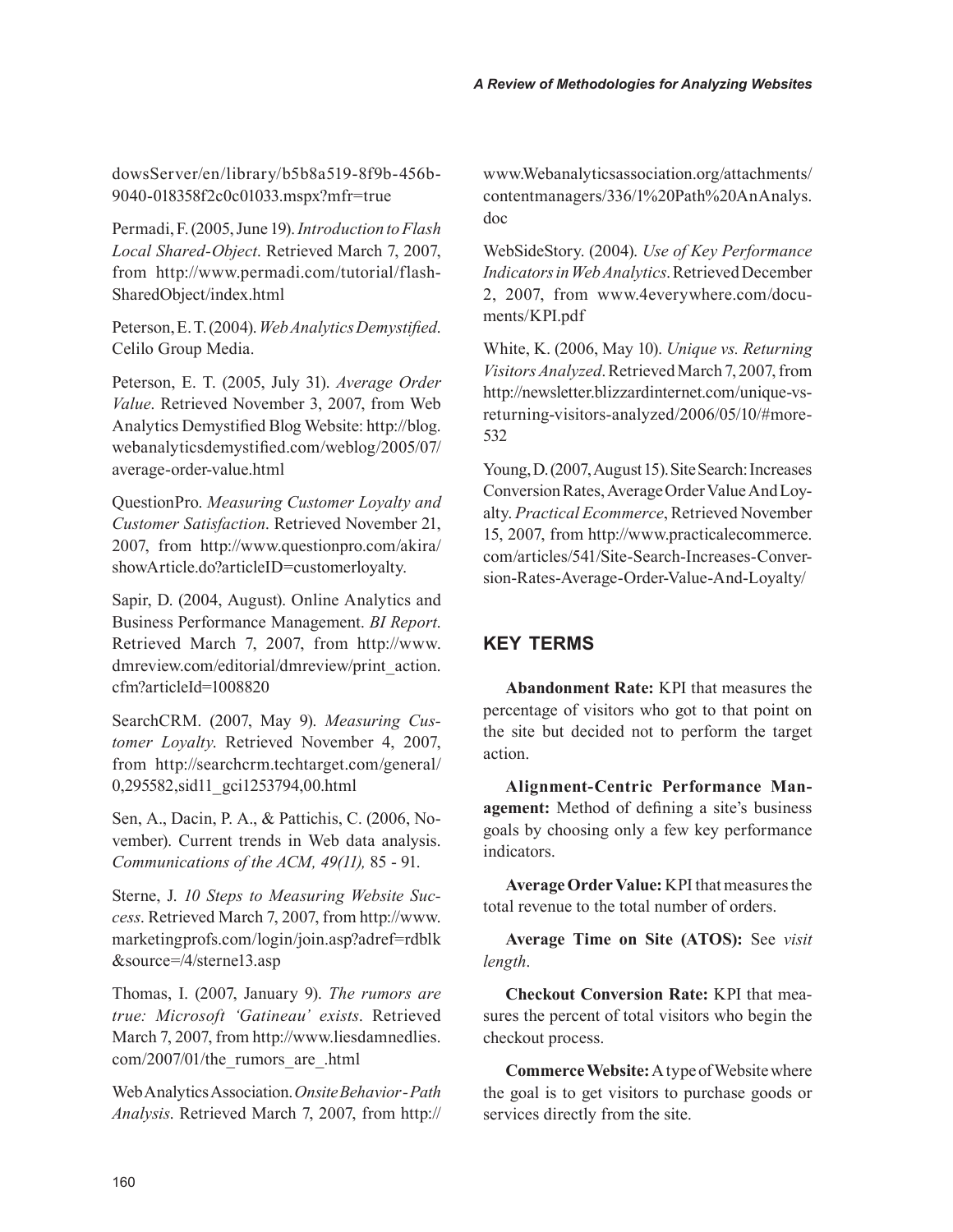**Committed Visitor Index:** KPI that measures the percentage of visitors that view more than one page or spend more than 1 minute on a site (these measurements should be adjusted according to site type).

**Content/Media Website:** A type of Website focused on advertising.

C**onversion Rate:** KPI that measures the percentage of total visitors to a Website that perform a specific action.

**Cost Per Lead (CPL):** KPI that measures the ratio of marketing expenses to total leads and shows how much it costs a company to generate a lead.

**Customer Satisfaction Metrics:** KPI that measures how the users rate their experience on a site.

**Customer Loyalty:** KPI that measures the ratio of new to existing customers.

**Demographics and System Statistics:** A metric that measures the physical location and information of the system used to access the **Website** 

**Depth of Visit:** KPI that measures the ratio between page views and visitors.

**Internal Search:** A metric that measures information on keywords and results pages viewed using a search engine embedded in the Website.

**Key Performance Indicator (KPI):** A combination of metrics tied to a business strategy.

**Lead Generation Website:** A type of Website that is used to obtain user contact information in order to inform them of a company's new products and developments, and to gather data for market research.

**Log File:** Log kept by a Web server of information about requests made to the Website including (but not limited to) visitor IP address, date and

time of the request, request page, referrer, and information on the visitor's Web browser and operating system.

**Log File Analysis:** Method of gathering metrics that uses information gathered from a log file to gather Website statistics.

**Metrics:** Statistical data collected from a Website such as number of unique visitors, most popular pages, etc.

**New Visitor:** A user who is accessing a Website for the first time.

**New Visitor Percentage:** KPI that measures the ratio of new visitors to unique visitors.

**Online Business Performance Management (OBPM):** Method of defining a site's business goals that emphasizes the integration of business tools and Web analytics to make better decisions quickly in an ever-changing online environment.

**Order Conversion Rate:** KPI that measures the percent of total visitors who place an order on a Website.

**Page Depth:** KPI that measures the ratio of page views for a specific page and the number of unique visitors to that page.

**Page Tagging:** Method of gathering metrics that uses an invisible image to detect when a page has been successfully loaded and then uses JavaScript to send information about the page and the visitor back to a remote server.

**Prospect Rate:** KPI that measures the percentage of visitors who get to the point in a site where they can perform the target action (even if they do not actually complete it).

**Referrers and Keyword Analysis:** A metric that measures which sites have directed traffic to the Website and which keywords visitors are using to find the Website.